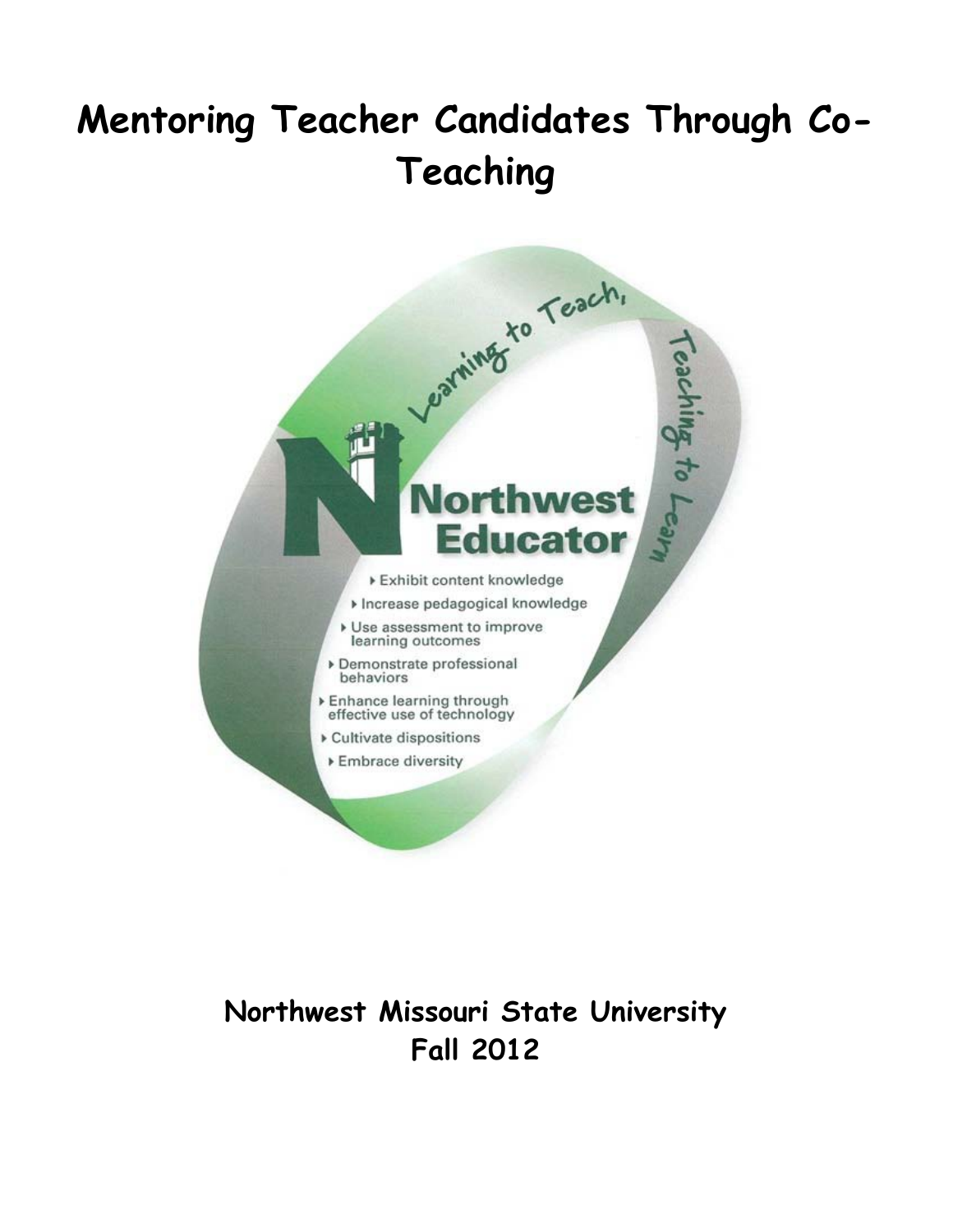# Co-teaching In- service

**We think too much about effective methods of teaching and not enough about effective methods of learning. -- John Carolus**

Dr. Joyce Piveral Dean, College of Education and Human Services [piveral@nwmissouri.edu](mailto:mhartnett@ucmo.edu) 660-562-1778

Dr. Cheryl Malm Assistant Director of Teacher Education [cgmalm@nwmissouri.edu](mailto:cgmalm@nwmissouri.edu) 660-562-1206

Dr. Vickie Miller Director of Field Experiences [vmiller@nwmissouri.edu](mailto:vmiller@nwmissouri.edu) 660-562-1232

Mr. Michael McBride Coordinator, Professional Education Unit Assessment [mam@nwmissouri.edu](mailto:mam@nwmissouri.edu) 660-562-1089

A special thank you to St. Cloud State University, Teacher Quality Enhancement Center for permission to reproduce and adapt materials found in this handbook.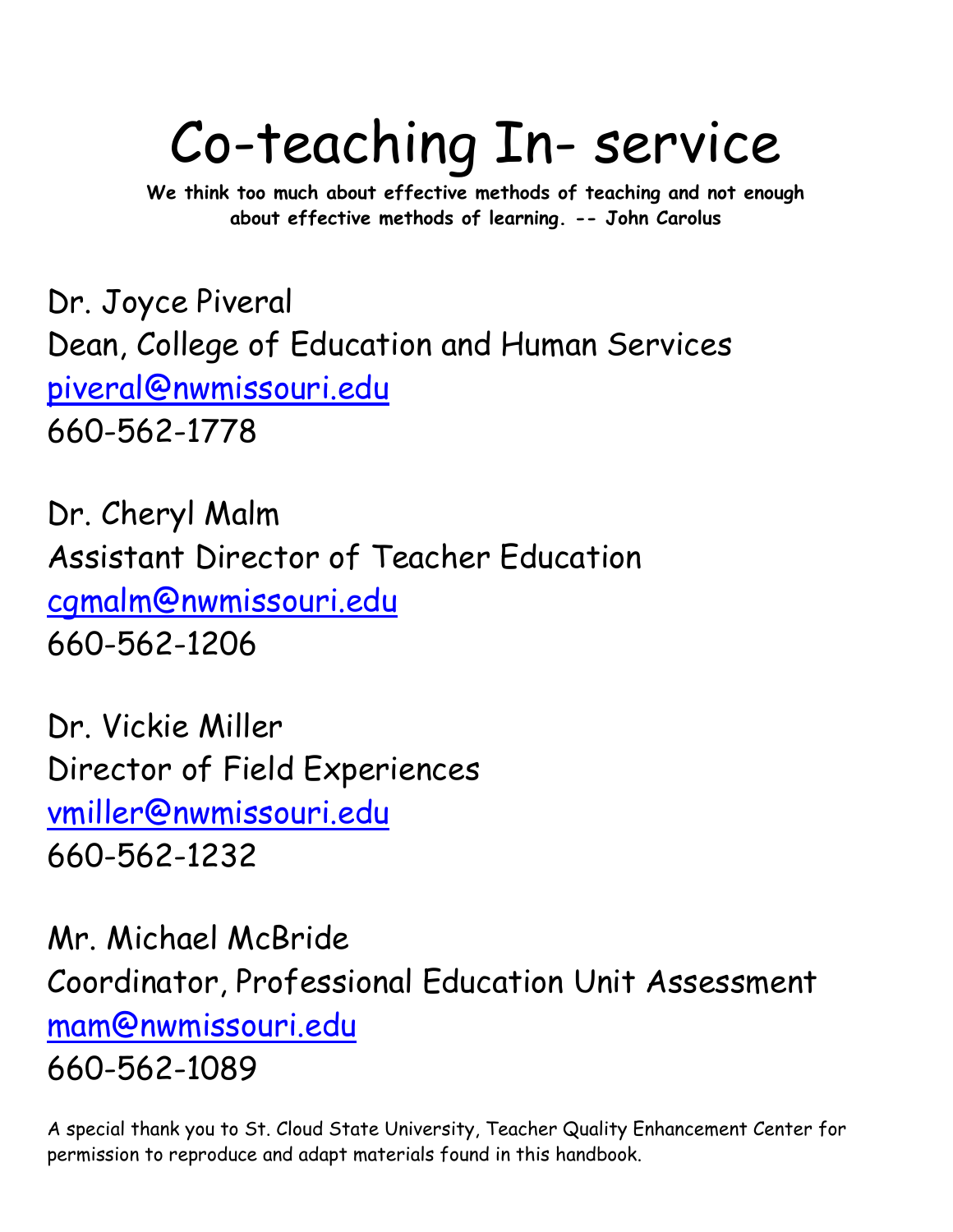# **Co-Teaching Workshop Agenda**

- 1. Introductions/overview/goals
- 2. Co-Teaching Workshop
	- Why Co-Teach
	- Data—Quantitative and Qualitative
	- Shared Responsibilities
		- •Shared Planning
		- •Shared Instruction
		- •Shared Assessment
	- Co-Teaching Strategies
		- •One Teach, One Observe
		- •One Teach, One Assist
		- •Station Teaching
		- •Parallel Teaching
		- •Supplemental Teaching
		- •Alternative Teaching
		- •Team Teaching
	- Questions
- 3. Next Steps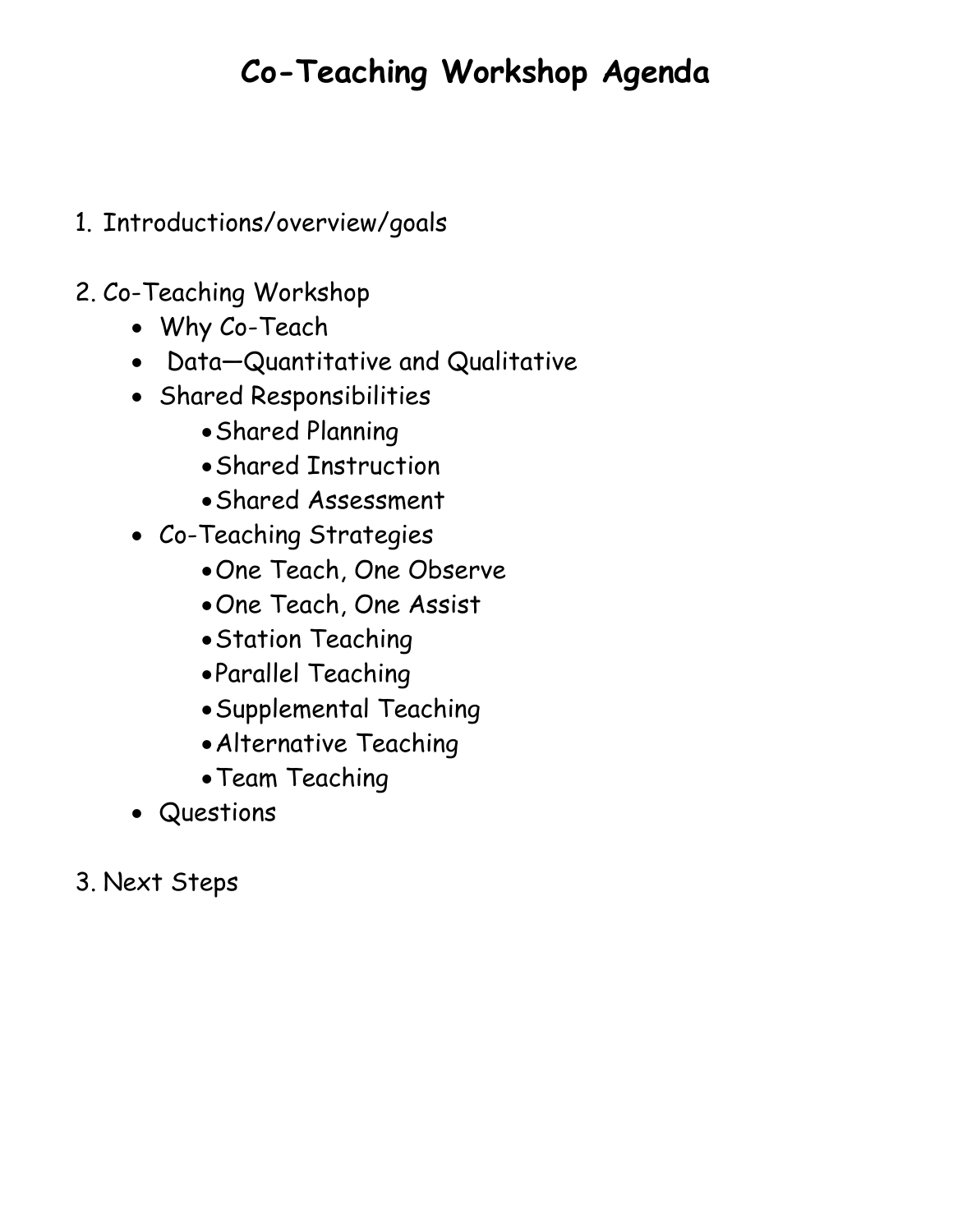- **Student Teaching hasn't changed much in 80 years!! Guyton & McIntyre (1990)**
- **The co-teaching model is a return to the apprenticeship model that was historically used to train student teachers and other professionals.**
- **PL94-142 (Now IDEA) – Least Restrictive Environment**
- **SPED and General ED teacher needed to work together**
- **1995 – Cook and Friend – models of co-teaching**
- **Kansas State (1999)**
- **Virginia Consortium (2002)**
- **St. Cloud State University (2003 – 2010)**

### **What is Co-Teaching?**

- **…is defined as two teachers (cooperating teacher and teacher candidate) working together with groups of students - sharing the planning, organization, delivery and assessment of instruction, as well as the physical space.**
- **Both teachers are actively involved and engaged in all aspects of instruction**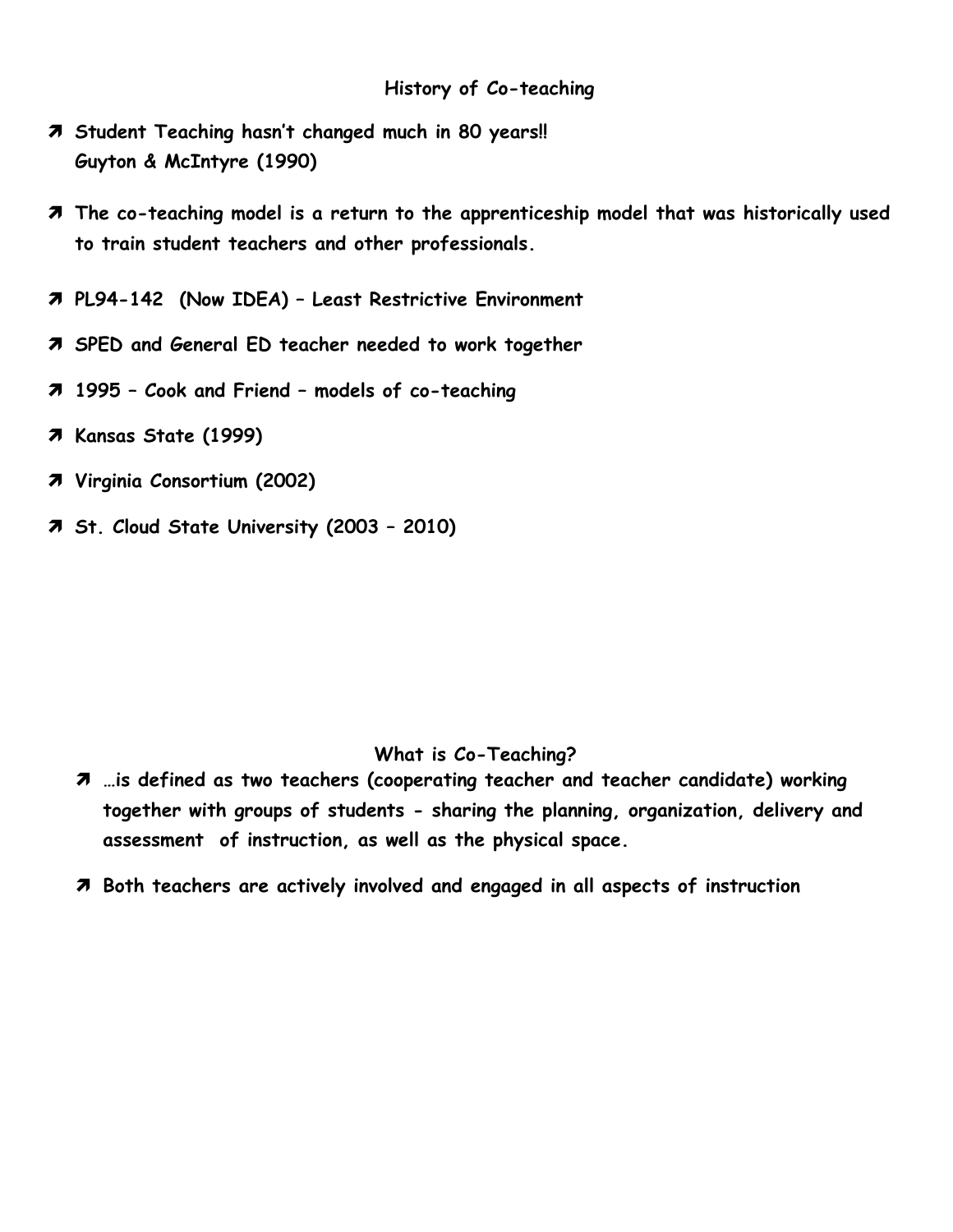# **Co-Teaching Myths/Realities**

# **Myth #1** – **Co-teaching means having two teacher candidates in a classroom**.

**REALITY**: Only one teacher candidate is in a classroom. The co-teaching occurs between the cooperating teacher and the teacher candidate.

# **Myth #2 –Teacher candidates must be left on their own to sink or swim.**

**REALITY**: Teacher candidates in co-teaching settings are supported in their efforts to becoming a licensed professional. The cooperating teacher models and assists as the teacher candidate acquires the knowledge and skills of teaching. This is in sharp contrast to the sink or swim model that assumes the teacher candidate must learn how to become a teacher on their own.

# **Myth #3** – **Co-teaching inhibits a teacher candidate's ability to develop classroom management skills.**

**REALITY**: Rather than having to manage a classroom all alone, a teacher candidate has the support necessary to implement effective classroom management strategies. As the skills are gained, the teacher candidate takes the lead to make sure he/she can manage the classroom without support.

# **Myth # 4** – **Teacher candidates don't get enough solo teaching time with co-teaching**. **REALITY**: Teacher candidates must have opportunities to teach all alone. The amount of time a candidate is left totally alone varies and is based on their skills in managing a classroom. It is important that the teacher candidate demonstrate that they can handle a classroom all by themselves.

# **Myth # 5** – **It takes too much time to co-plan**.

**REALITY:** It may take more time to co-plan in the early stages of co-teaching. In order to coteach effectively, the cooperating teacher and teacher candidate must have shared planning time. However, the benefits of co-planning are huge. Teacher candidates get a much deeper understanding of the entire curriculum through co-planning and co-taught lessons lead to increased academic performance of P-12 students making the time spent in planning beneficial for all.

# **Myth#6**– **Teacher Candidates will never have full responsibility of the classroom**.

**REALITY**: For a period of time, each teacher candidate will lead the planning, organization, delivery and assessment of instruction in a co-taught classroom. Candidates will also be responsible for directing other adults, including the cooperating teacher, thus learning the skills necessary for effectively managing the human resources in a classroom.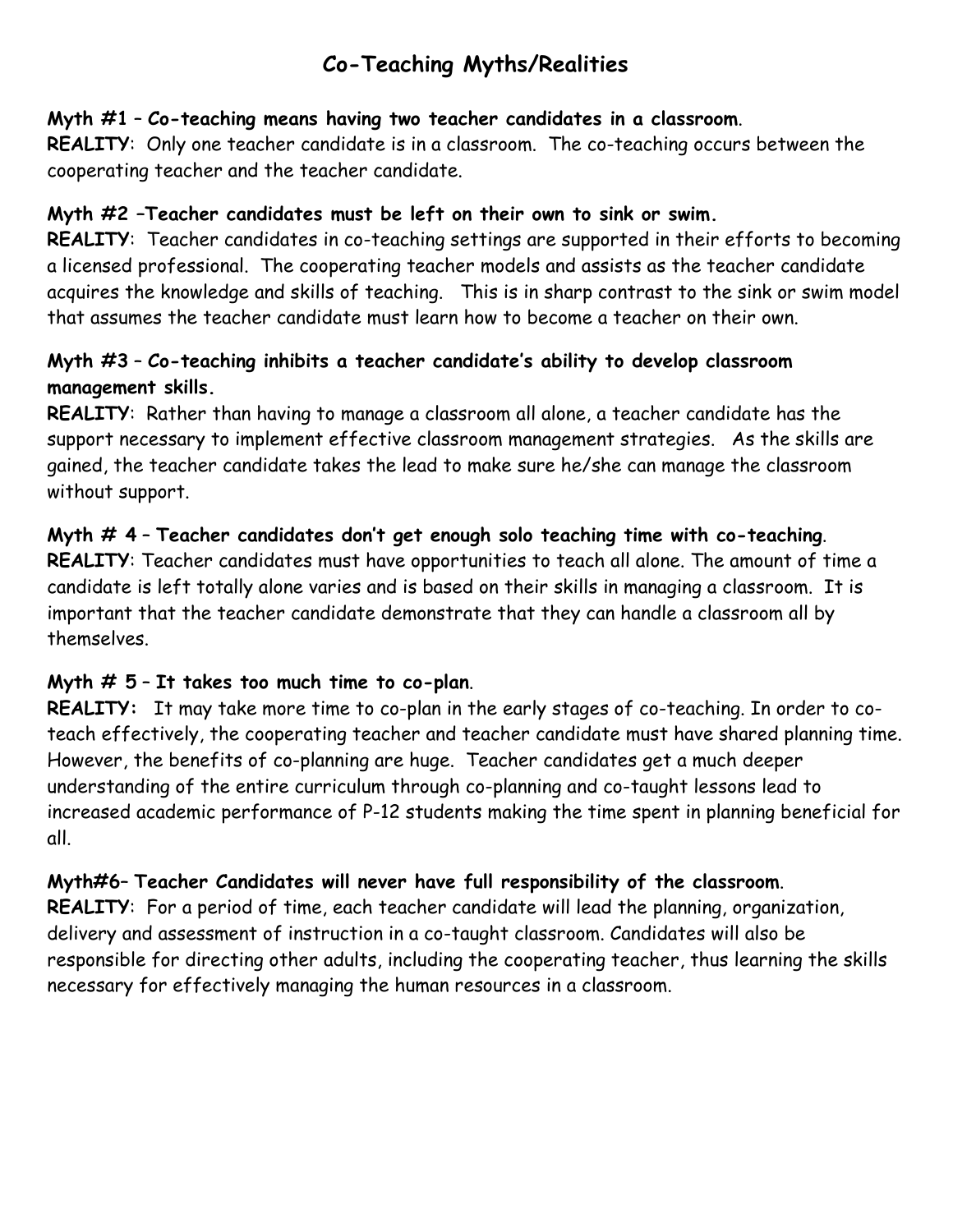# **Myth #7** – **Co-teaching is not the "real world". When a teacher candidate becomes certified they will be alone in the classroom.**

**REALITY**: To accommodate large class sizes, students with special needs, English Language Learners, and the push in model of title one and special education, today's classrooms will often have special education teachers, paraprofessionals and volunteers working alongside the classroom teacher. It is rare to find a classroom where the assigned teacher is working solo. The need to collaborate with other adults in the classroom is a necessity in our schools.

# **Myth #8 - Co-Teaching doesn't work at the secondary level.**

**REALITY**: Co-teaching strategies have been used successfully at all grade levels and in every content area. Co-teaching can be especially effective at the secondary level as teachers are dealing with larger class sizes and greater diversity of students.

# **Myth #9** – **Teacher candidates don't have to write lesson plans for co-teaching because they co-plan.**

**REALITY**: Co-planning takes place before formal lesson plans are written. Once a cooperating teacher and a teacher candidate co-plan, the candidate takes the information and writes up lesson plans, which will be reviewed by the cooperating teacher.

# **Myth #10 - Co-teaching can only work if the teacher candidate and cooperating teacher have the same learning or teaching style**.

**REALITY**: No two people have the same style because we are uniquely different. Teacher Candidates entering the workplace must be able to work with a variety of learning and teaching styles. Through workshops, teacher candidates and cooperating teachers are made aware of many different types of learning and teaching styles, how they work, and how to work together with individuals who have different styles.

# **Myth # 11** - **The university supervisor should only observe a teacher candidate when they are teaching solo.**

**REALITY**: When a supervisor observes a teacher candidate co-teaching with a cooperating teacher, they focus the observation on what the candidate is doing. If the candidate is leading a small group, it may be helpful to move closer to that group to observe him/her. If the teacher candidate is teaming with his/her cooperating teacher, focus the observation on the candidate's teaching skills, ability to collaborate with the cooperating teacher, management skills, organization, etc.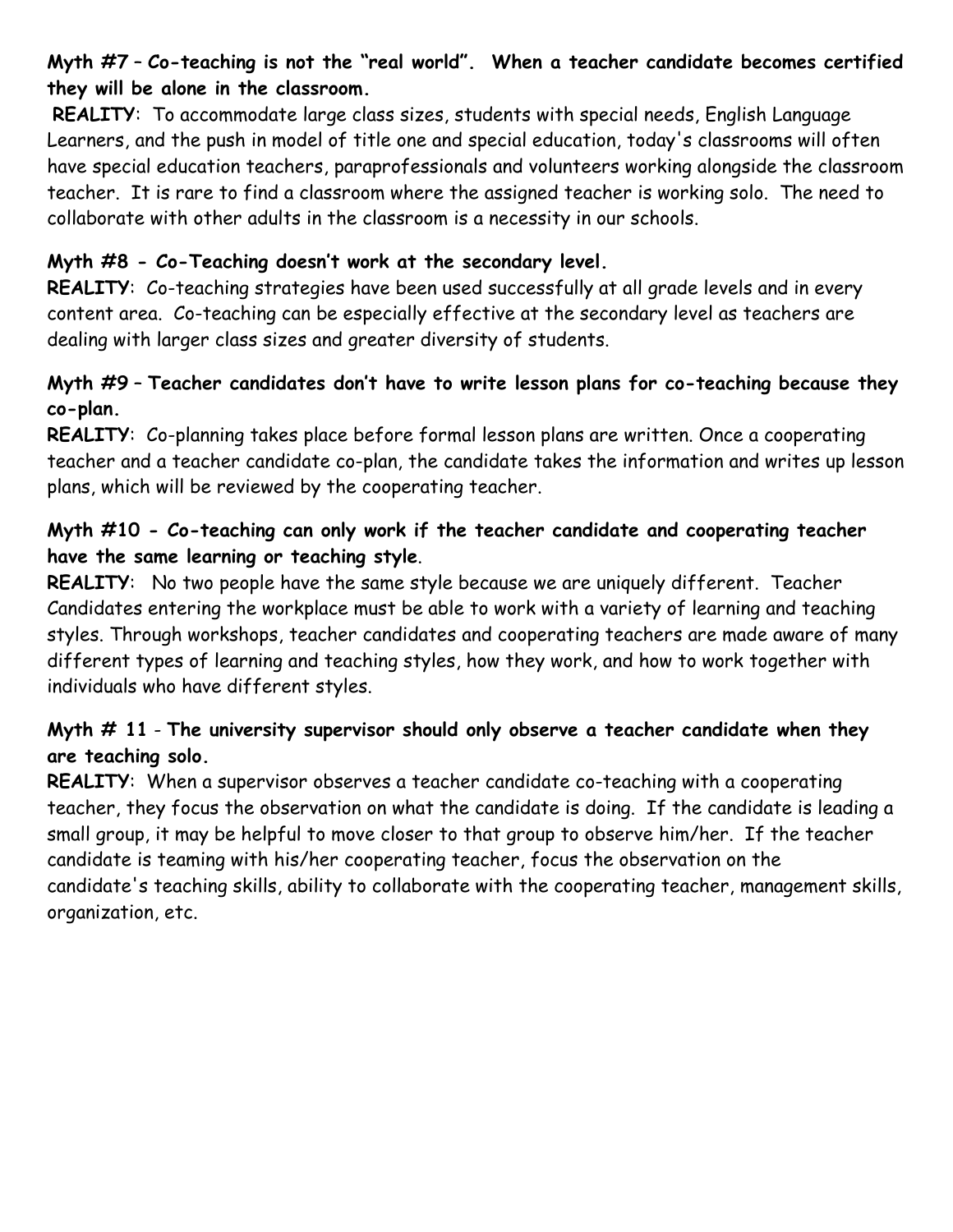# **DATA**

## 1. Subjects

- a. District 742 High needs partner district
	- i. 9,800 students
	- ii. Student demographics 2004/2007
		- 1. Free/reduced lunch 33%/38%
		- 2. Special Education 17%/19%
		- 3. Students of Color -16%/21%
		- 4. ESL 8%/12%

# 2. Measures

- a. MCA (entire population)
- b. Woodcock Johnson III Research Edition (sample)
- 3. Procedures
	- a. MCA
		- i. Agreement with district
	- b. Woodcock Johnson
		- i. Hired/trained subs
		- ii. Sept/May
		- iii. 10-15 minutes per test
		- iv. Sampling procedures random sample matched teacher demographics

# 4. Results

- a. K-12 students
	- i. Reading/math MCA/WJIII (Grades 1-6)
	- ii. 7-12 Data
	- iii. Focus Groups
- b. Teacher Candidates
	- i. Summative Assessment (university supervisor)
	- ii. End of Experience Survey (online)
	- iii. Focus Groups
- c. Cooperating Teachers
	- i. End of experience survey (online)
	- ii. Focus groups
- d. QUOTES
	- i. TC/CT
	- ii. SCSU
	- iii. Partner districts

# 5. Limitations

- a. Single site
- b. Volunteer basis of cooperating teachers
- c. Secondary lack of academic achievement data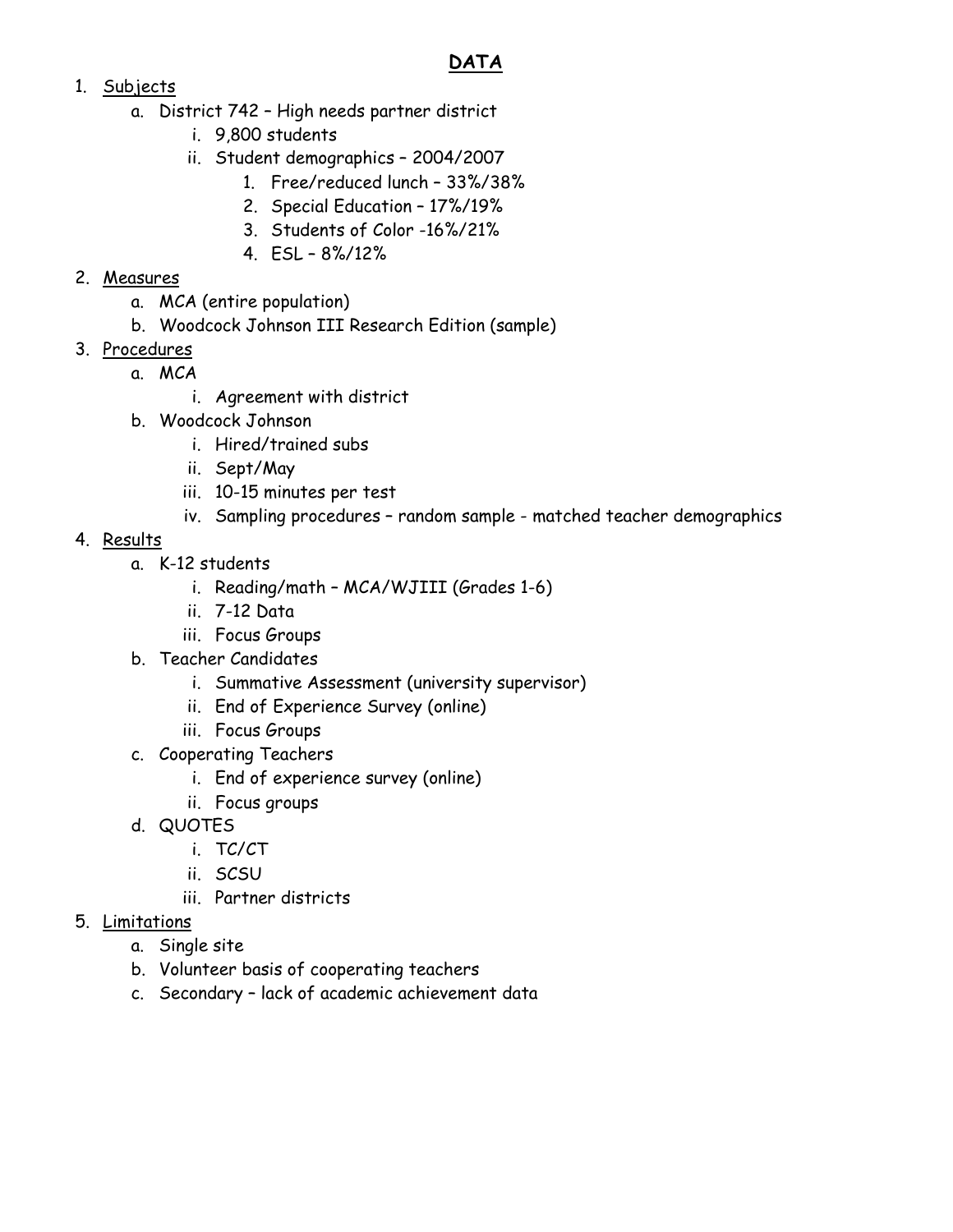# Data Collection

\_\_\_\_\_\_\_\_\_\_\_\_\_\_\_\_\_\_\_\_\_\_\_\_\_\_\_\_\_\_\_\_

\_\_\_\_\_\_\_\_\_\_\_\_\_\_\_\_\_\_\_\_\_\_\_\_\_\_\_\_\_\_\_\_

\_\_\_\_\_\_\_\_\_\_\_\_\_\_\_\_\_\_\_\_\_\_\_\_\_\_\_\_\_\_\_\_

\_\_\_\_\_\_\_\_\_\_\_\_\_\_\_\_\_\_\_\_\_\_\_\_\_\_\_\_\_\_\_\_

\_\_\_\_\_\_\_\_\_\_\_\_\_\_\_\_\_\_\_\_\_\_\_\_\_\_\_\_\_\_\_\_

\_\_\_\_\_\_\_\_\_\_\_\_\_\_\_\_\_\_\_\_\_\_\_\_\_\_\_\_\_\_\_\_

\_\_\_\_\_\_\_\_\_\_\_\_\_\_\_\_\_\_\_\_\_\_\_\_\_\_\_\_\_\_\_\_

\_\_\_\_\_\_\_\_\_\_\_\_\_\_\_\_\_\_\_\_\_\_\_\_\_\_\_\_\_\_\_\_

\_\_\_\_\_\_\_\_\_\_\_\_\_\_\_\_\_\_\_\_\_\_\_\_\_\_\_\_\_\_\_\_

\_\_\_\_\_\_\_\_\_\_\_\_\_\_\_\_\_\_\_\_\_\_\_\_\_\_\_\_\_\_\_\_

\_\_\_\_\_\_\_\_\_\_\_\_\_\_\_\_\_\_\_\_\_\_\_\_\_\_\_\_\_\_\_\_

\_\_\_\_\_\_\_\_\_\_\_\_\_\_\_\_\_\_\_\_\_\_\_\_\_\_\_\_\_\_\_\_

\_\_\_\_\_\_\_\_\_\_\_\_\_\_\_\_\_\_\_\_\_\_\_\_\_\_\_\_\_\_\_\_

\_\_\_\_\_\_\_\_\_\_\_\_\_\_\_\_\_\_\_\_\_\_\_\_\_\_\_\_\_\_\_\_

\_\_\_\_\_\_\_\_\_\_\_\_\_\_\_\_\_\_\_\_\_\_\_\_\_\_\_\_\_\_\_\_

\_\_\_\_\_\_\_\_\_\_\_\_\_\_\_\_\_\_\_\_\_\_\_\_\_\_\_\_\_\_\_\_

- 
- P-12 Learners Academic Achievement (1-6)
- 7-12 Survey Focus Groups
- 
- Teacher Candidates
- Summative Assessment End of Experience Survey
- Focus Groups
- 
- Cooperating Teachers End of Experience Surveys Focus Groups Copyright 2011, St. Cloud State University,
- 

Research Funded by a US Department of Education, Teacher Quality Enhancement Grant

| Co-Teaching in P12 classrooms<br>826 Pairs                                 |           |
|----------------------------------------------------------------------------|-----------|
| 2004-2005                                                                  | 179 Pairs |
| 2005-2006                                                                  | 203 Pairs |
| 2006-2007                                                                  | 231 Pairs |
| 2007-2008                                                                  | 243 Pair  |
| Co-Teaching has impacted over 25,000 P-12<br>students in Central Minnesota |           |
| $\times$ 34 Pre K classrooms                                               |           |
| * 601 Elementary (K-6) classrooms                                          |           |

601 Elementary (K-6) classrooms 120 Secondary (5-12 & 7-12) classrooms 71 Special Education classrooms

Copyright 2011, St. Cloud State University,<br>Research Funded by a US Department of Education, Teacher Quality Enhancement Grant

|                                                                  | <b>Measuring Achievement</b>                                                         |
|------------------------------------------------------------------|--------------------------------------------------------------------------------------|
| Minnesota Comprehensive<br>Assessment (MCA)                      | Woodcock Johnson III - Research<br>Edition (WJIII)                                   |
| Reading/Math - Grades 3-5-7                                      | Reading/Math - Grades K-12                                                           |
| <b>Group Administered</b>                                        | <b>Individually Administered</b>                                                     |
| Compares cohorts                                                 | Can use as pre/post intervention                                                     |
| Results reported as scale score,<br>index points and proficiency | Results include raw score and<br>standard score, but can also<br>compute gain scores |

|                                                                                                                                                    | 1-6 Reading Gains |                         |      |
|----------------------------------------------------------------------------------------------------------------------------------------------------|-------------------|-------------------------|------|
| • Woodcock Johnson III - Research Edition<br>• Individually administered<br>• Pre/Post test<br>• Statistically significant gains in all four years |                   |                         |      |
| <b>Woodcock Johnson</b><br><b>III Research Edition</b><br><b>W</b> Score Gains                                                                     | Co-Taught         | <b>Not</b><br>Co-Taught | Þ    |
| 2004-2005                                                                                                                                          | 157<br>$N = 221$  | 99<br>$N2$ 99           | .001 |
| 2005-2006                                                                                                                                          | 244<br>$N = 225$  | 187<br>$N = 124$        | .024 |
|                                                                                                                                                    |                   |                         |      |
| 2006-2007                                                                                                                                          | 148<br>$N = 322$  | 11.8<br>$N = 172$       | .010 |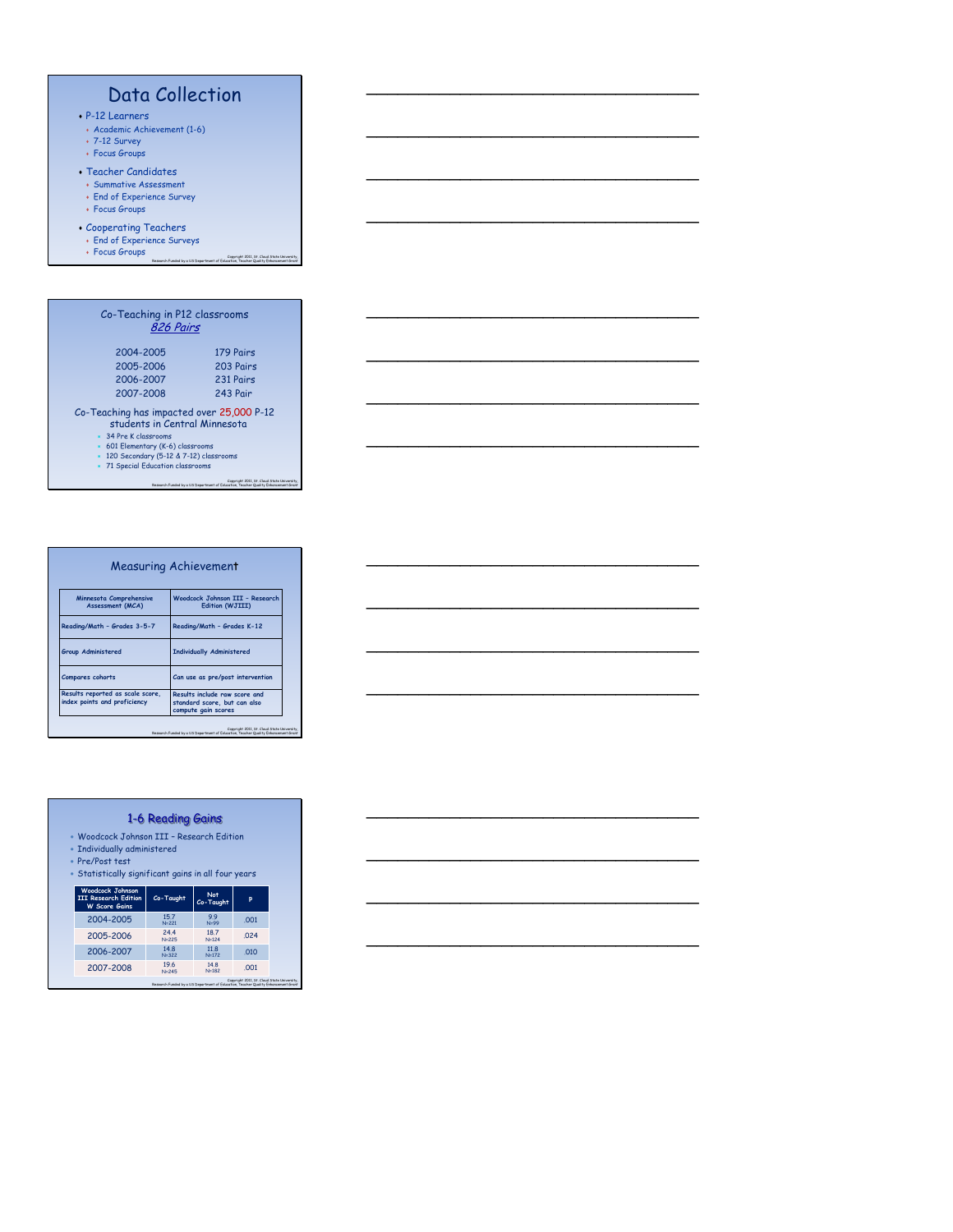#### 1-6 Reading Proficiency

- Minnesota Comprehensive Assessment NCLB proficiency test for Minnesota
- 

| • Statistically significant findings in all four years |                    |                     |                                             |
|--------------------------------------------------------|--------------------|---------------------|---------------------------------------------|
| <b>MCA Reading</b><br>Proficiency                      | Co-Taught          | Not<br>Co-Taught    | $x^2$                                       |
| 2004-2005                                              | 82.1%<br>$N = 318$ | 747%<br>$N = 1035$  | .007                                        |
| 2005-2006                                              | 78.7%<br>$N = 484$ | 72.7%<br>$N = 1757$ | 008                                         |
| 2006-2007                                              | 75.5%<br>$N = 371$ | 641%<br>$N = 1964$  | $\leftarrow$ 001                            |
| 2007-2008                                              | 80.8%<br>$N = 261$ | 61.4%<br>N=2246     | $\cdot$ .001                                |
|                                                        |                    |                     | Copyright 2011, St. Cloud State University. |

#### 1-6 Math Gains

Research Funded by a US Department of Education, Teacher Quality Enhancement Grant

Research Funded by a US Department of Education, Teacher Quality Enhancement Grant

- 
- 
- Moodcock Johnson III Research Edition<br>• Individually administered<br>• Pre/Post test<br>• Statistically significant gains in two of four years; positive trend in<br>• each year

| <b>Woodcock Johnson</b><br><b>III Research Edition</b><br><b>W</b> Score Gains | Co-Taught                        | <b>Not</b><br>Co-Taught | p                                           |
|--------------------------------------------------------------------------------|----------------------------------|-------------------------|---------------------------------------------|
| 2004-2005                                                                      | 17 <sub>2</sub><br><b>N</b> =221 | 139<br>$N = 99$         | .039                                        |
| 2005-2006                                                                      | 20.3<br>$N = 206$                | 17.4<br>$N = 143$       | 075                                         |
| 2006-2007                                                                      | 14.3<br>$N = 313$                | 12.1<br>$N = 182$       | .045                                        |
| 2007-2008                                                                      | 179<br>$N = 250$                 | 16.0<br>$N=177$         | .089                                        |
|                                                                                |                                  |                         | Copyright 2011, St. Cloud State University. |

#### 1-6 Math Proficiency

• Minnesota Comprehensive Assessment • NCLB Approved proficiency test for Minnesota • Statistically significant findings in all four years

| Proficiency | Co-Taught          | <b>Not</b><br>Co-Taught | x*           |
|-------------|--------------------|-------------------------|--------------|
| 2004-2005   | 823%<br>$N = 317$  | 75.3%<br>$N = 1032$     | .009         |
| 2005-2006   | 68.9%<br>$N = 524$ | 641%<br>$N = 1831$      | 041          |
| 2006-2007   | 69.0%<br>$N = 364$ | 61.5%<br>$N = 1984$     | .007         |
| 2007-2008   | 74.5%<br>$N = 314$ | 59.9%<br>$N = 2217$     | $\cdot$ .001 |





\_\_\_\_\_\_\_\_\_\_\_\_\_\_\_\_\_\_\_\_\_\_\_\_\_\_\_\_\_\_\_\_

\_\_\_\_\_\_\_\_\_\_\_\_\_\_\_\_\_\_\_\_\_\_\_\_\_\_\_\_\_\_\_\_

\_\_\_\_\_\_\_\_\_\_\_\_\_\_\_\_\_\_\_\_\_\_\_\_\_\_\_\_\_\_\_\_

\_\_\_\_\_\_\_\_\_\_\_\_\_\_\_\_\_\_\_\_\_\_\_\_\_\_\_\_\_\_\_\_

\_\_\_\_\_\_\_\_\_\_\_\_\_\_\_\_\_\_\_\_\_\_\_\_\_\_\_\_\_\_\_

\_\_\_\_\_\_\_\_\_\_\_\_\_\_\_\_\_\_\_\_\_\_\_\_\_\_\_\_\_\_\_\_

\_\_\_\_\_\_\_\_\_\_\_\_\_\_\_\_\_\_\_\_\_\_\_\_\_\_\_\_\_\_\_\_

\_\_\_\_\_\_\_\_\_\_\_\_\_\_\_\_\_\_\_\_\_\_\_\_\_\_\_\_\_\_\_\_

\_\_\_\_\_\_\_\_\_\_\_\_\_\_\_\_\_\_\_\_\_\_\_\_\_\_\_\_\_\_\_

\_\_\_\_\_\_\_\_\_\_\_\_\_\_\_\_\_\_\_\_\_\_\_\_\_\_\_\_\_\_\_

\_\_\_\_\_\_\_\_\_\_\_\_\_\_\_\_\_\_\_\_\_\_\_\_\_\_\_\_\_\_\_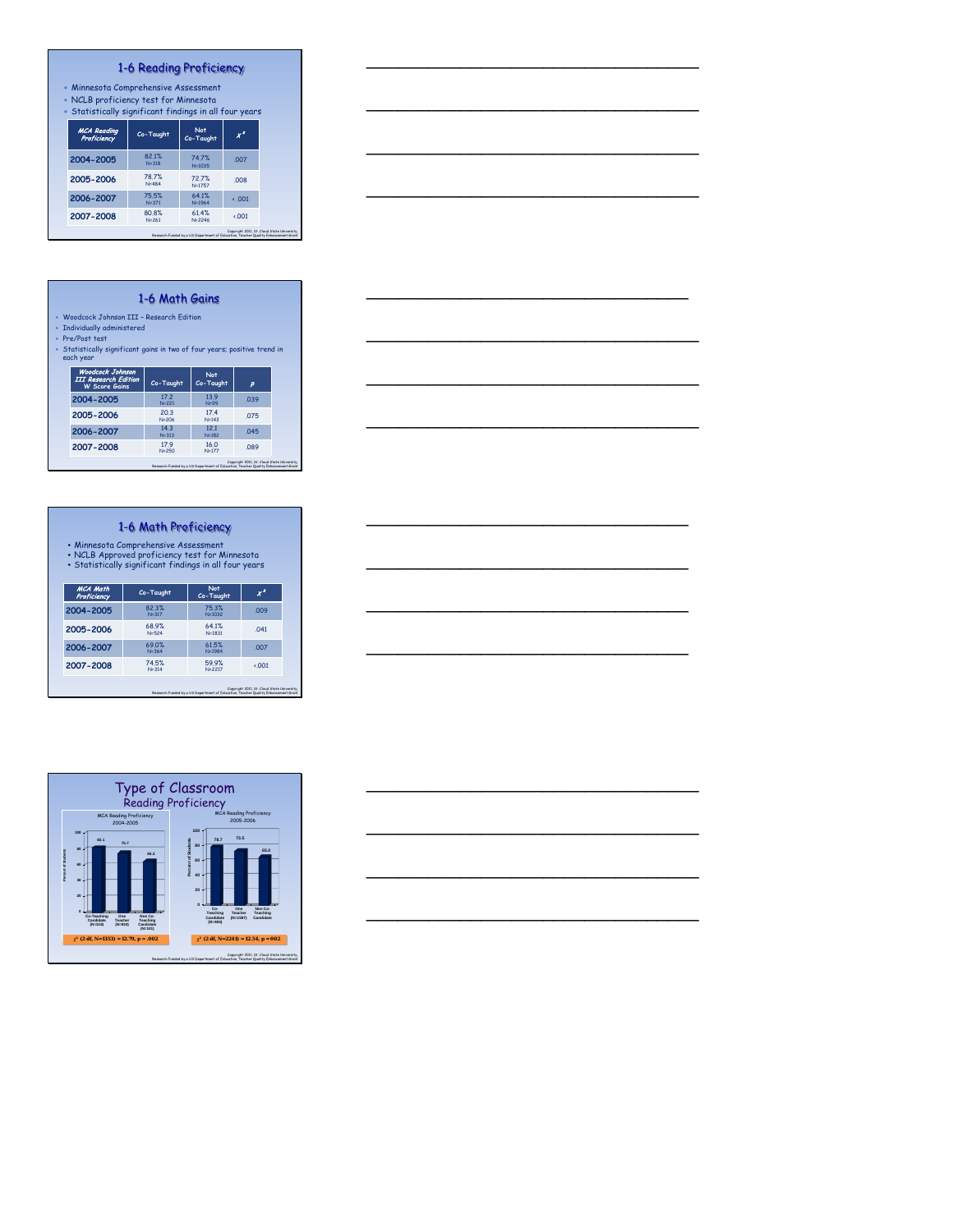





| <b>Cumulative Data</b><br><b>Reading Proficiency</b><br>Minnesota Comprehensive Assessment<br>Compares Co-Taught and Not Co-Taught student teaching settings |           |               |                                                                                    |                                             |  |  |
|--------------------------------------------------------------------------------------------------------------------------------------------------------------|-----------|---------------|------------------------------------------------------------------------------------|---------------------------------------------|--|--|
| Non<br>One<br><b>MCA Reading</b><br>Co-Taught<br>Co-Teaching<br>Licensed<br>Proficiency<br>Candidate<br>Teacher                                              |           |               |                                                                                    |                                             |  |  |
| OVFRAIL.                                                                                                                                                     | 78.8%     | 67.2%         | 64.0%                                                                              | $\cdot$ .001                                |  |  |
| (4 Year Cumulative)                                                                                                                                          | N:1461    | <b>NE6403</b> | $N = 572$                                                                          |                                             |  |  |
| Free/Reduced                                                                                                                                                 | 65.0%     | 531%          | 49.5%                                                                              | $\cdot$ .001                                |  |  |
| <b>Lunch Eligible</b>                                                                                                                                        | N:477     | <b>NE2684</b> | N=222                                                                              |                                             |  |  |
| <b>Special Education</b>                                                                                                                                     | 74.4%     | 52.9%         | 46.4%                                                                              | $\cdot$ .001                                |  |  |
| Eligible                                                                                                                                                     | $N = 433$ | N=1945        | $N = 179$                                                                          |                                             |  |  |
| <b>English Language</b>                                                                                                                                      | 44.7%     | 30.7%         | 25.8%                                                                              | 069                                         |  |  |
| Learners                                                                                                                                                     | $N = 76$  | $N = 515$     | $N = 31$                                                                           |                                             |  |  |
|                                                                                                                                                              |           |               | Research Funded by a US Department of Education. Teacher Quality Enhancement Grant | Copyright 2011, St. Cloud State University. |  |  |



\_\_\_\_\_\_\_\_\_\_\_\_\_\_\_\_\_\_\_\_\_\_\_\_\_\_\_\_\_\_\_

\_\_\_\_\_\_\_\_\_\_\_\_\_\_\_\_\_\_\_\_\_\_\_\_\_\_\_\_\_\_\_

\_\_\_\_\_\_\_\_\_\_\_\_\_\_\_\_\_\_\_\_\_\_\_\_\_\_\_\_\_\_\_

\_\_\_\_\_\_\_\_\_\_\_\_\_\_\_\_\_\_\_\_\_\_\_\_\_\_\_\_\_\_\_

\_\_\_\_\_\_\_\_\_\_\_\_\_\_\_\_\_\_\_\_\_\_\_\_\_\_\_\_\_\_\_

\_\_\_\_\_\_\_\_\_\_\_\_\_\_\_\_\_\_\_\_\_\_\_\_\_\_\_\_\_\_\_

\_\_\_\_\_\_\_\_\_\_\_\_\_\_\_\_\_\_\_\_\_\_\_\_\_\_\_\_\_\_\_

\_\_\_\_\_\_\_\_\_\_\_\_\_\_\_\_\_\_\_\_\_\_\_\_\_\_\_\_\_\_\_\_

\_\_\_\_\_\_\_\_\_\_\_\_\_\_\_\_\_\_\_\_\_\_\_\_\_\_\_\_\_\_\_\_

\_\_\_\_\_\_\_\_\_\_\_\_\_\_\_\_\_\_\_\_\_\_\_\_\_\_\_\_\_\_\_\_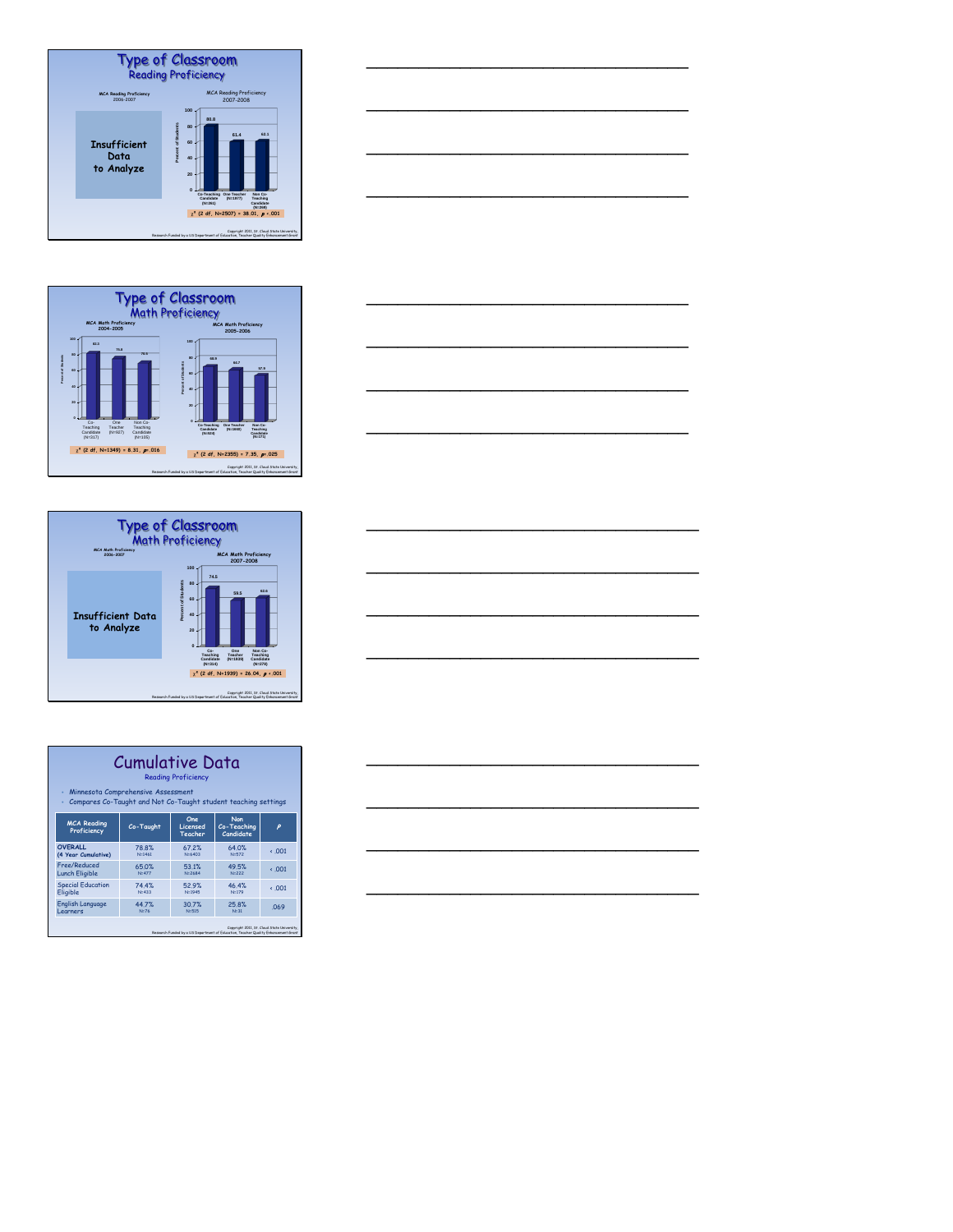#### Cumulative Data

\_\_\_\_\_\_\_\_\_\_\_\_\_\_\_\_\_\_\_\_\_\_\_\_\_\_\_\_\_\_\_\_

\_\_\_\_\_\_\_\_\_\_\_\_\_\_\_\_\_\_\_\_\_\_\_\_\_\_\_\_\_\_\_\_

\_\_\_\_\_\_\_\_\_\_\_\_\_\_\_\_\_\_\_\_\_\_\_\_\_\_\_\_\_\_\_\_

\_\_\_\_\_\_\_\_\_\_\_\_\_\_\_\_\_\_\_\_\_\_\_\_\_\_\_\_\_\_\_\_

\_\_\_\_\_\_\_\_\_\_\_\_\_\_\_\_\_\_\_\_\_\_\_\_\_\_\_\_\_\_\_\_

\_\_\_\_\_\_\_\_\_\_\_\_\_\_\_\_\_\_\_\_\_\_\_\_\_\_\_\_\_\_\_\_

\_\_\_\_\_\_\_\_\_\_\_\_\_\_\_\_\_\_\_\_\_\_\_\_\_\_\_\_\_\_\_\_

\_\_\_\_\_\_\_\_\_\_\_\_\_\_\_\_\_\_\_\_\_\_\_\_\_\_\_\_\_\_\_\_

\_\_\_\_\_\_\_\_\_\_\_\_\_\_\_\_\_\_\_\_\_\_\_\_\_\_\_\_\_\_\_\_

\_\_\_\_\_\_\_\_\_\_\_\_\_\_\_\_\_\_\_\_\_\_\_\_\_\_\_\_\_\_\_\_

\_\_\_\_\_\_\_\_\_\_\_\_\_\_\_\_\_\_\_\_\_\_\_\_\_\_\_\_\_\_\_\_

\_\_\_\_\_\_\_\_\_\_\_\_\_\_\_\_\_\_\_\_\_\_\_\_\_\_\_\_\_\_\_\_

\_\_\_\_\_\_\_\_\_\_\_\_\_\_\_\_\_\_\_\_\_\_\_\_\_\_\_\_\_\_\_\_

\_\_\_\_\_\_\_\_\_\_\_\_\_\_\_\_\_\_\_\_\_\_\_\_\_\_\_\_\_\_\_\_

\_\_\_\_\_\_\_\_\_\_\_\_\_\_\_\_\_\_\_\_\_\_\_\_\_\_\_\_\_\_\_\_

\_\_\_\_\_\_\_\_\_\_\_\_\_\_\_\_\_\_\_\_\_\_\_\_\_\_\_\_\_\_\_\_

Math Proficiency

• Minnesota Comprehensive Assessment • Compares Co-Taught and Not Co-Taught student teaching settings

| <b>MCA Math</b><br>Proficiency | Co-Taught    | One Licensed<br>Teacher | Non<br>Co-Teaching<br>Candidate | P            |
|--------------------------------|--------------|-------------------------|---------------------------------|--------------|
| <b>OVFRAIL</b>                 | 729%         | 63.7%                   | 63.0%                           | $\cdot$ .001 |
| (4 Year Cumulative)            | N=1519       | N:6467                  | N=597                           |              |
| Free/Reduced Lunch             | 54 2%        | 473%                    | 457%                            | .032         |
| Eligible                       | $N = 513$    | N:2778                  | N:232                           |              |
| <b>Special Education</b>       | 72.0%        | 547%                    | 48.9%                           | $\cdot$ .001 |
| Eligible                       | $N = 472$    | N=1906                  | $N = 180$                       |              |
| <b>English Language</b>        | 30.5%        | 28.8%                   | 26.8%                           | .656         |
| Learners                       | <b>NE118</b> | $N = 671$               | $N = 41$                        |              |





#### Benefits to K-12 Students Focus Groups (N=546)

Increased student engaged time

- Able to work in smaller groups
- Receive more individual attention
- $\bullet$  Get questions answered faster
- Get papers and grades back faster
- Students behave better
- 
- Fewer class disruptions (for passing out papers, having projects checked, other housekeeping tasks)

Copyright 2011, St. Cloud State University, Research Funded by a US Department of Education, Teacher Quality Enhancement Grant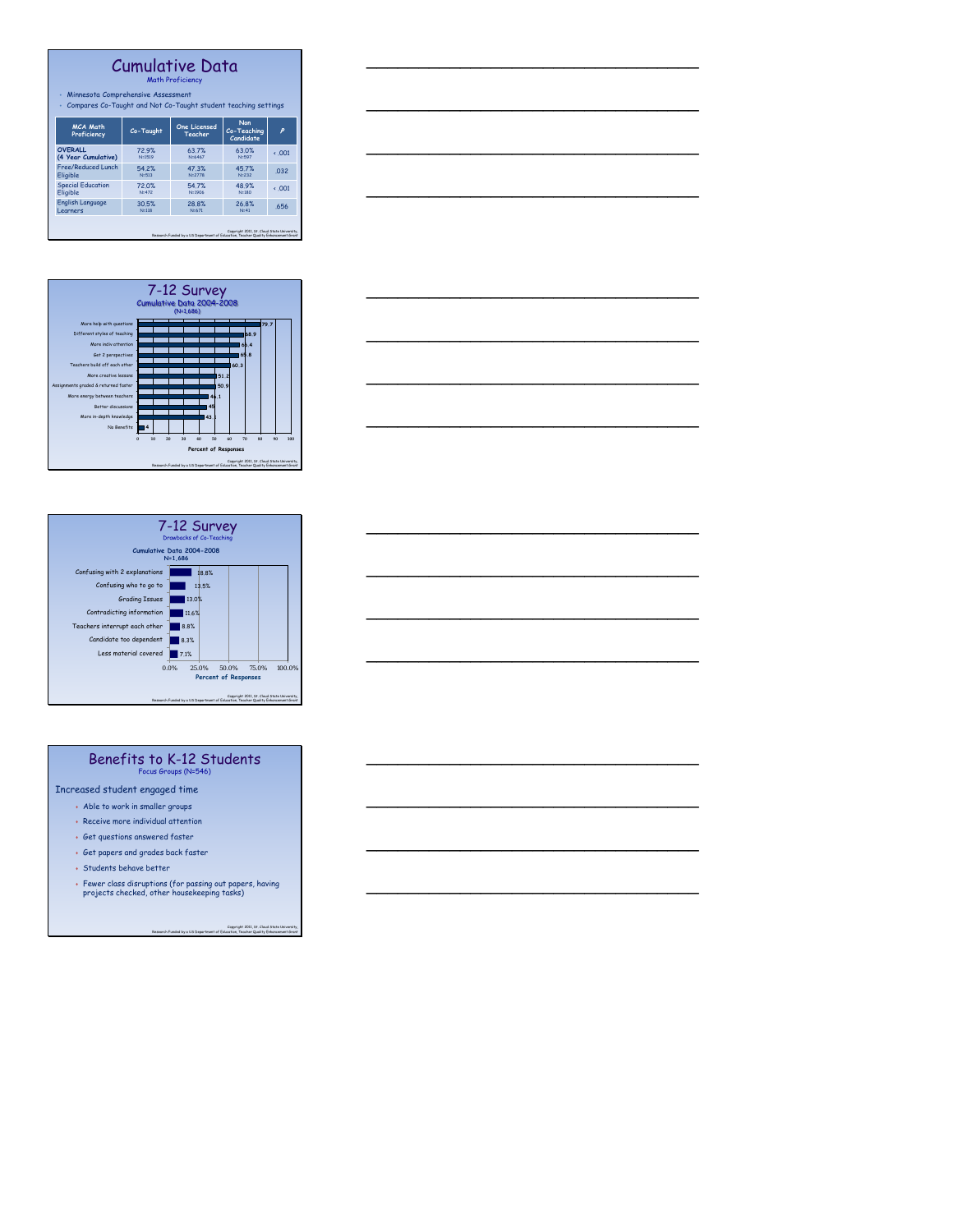#### Teacher Candidate Evaluations 2005-2008

\_\_\_\_\_\_\_\_\_\_\_\_\_\_\_\_\_\_\_\_\_\_\_\_\_\_\_\_\_\_\_\_

\_\_\_\_\_\_\_\_\_\_\_\_\_\_\_\_\_\_\_\_\_\_\_\_\_\_\_\_\_\_\_\_

\_\_\_\_\_\_\_\_\_\_\_\_\_\_\_\_\_\_\_\_\_\_\_\_\_\_\_\_\_\_\_\_

\_\_\_\_\_\_\_\_\_\_\_\_\_\_\_\_\_\_\_\_\_\_\_\_\_\_\_\_\_\_\_\_

\_\_\_\_\_\_\_\_\_\_\_\_\_\_\_\_\_\_\_\_\_\_\_\_\_\_\_\_\_\_\_\_

\_\_\_\_\_\_\_\_\_\_\_\_\_\_\_\_\_\_\_\_\_\_\_\_\_\_\_\_\_\_\_\_

\_\_\_\_\_\_\_\_\_\_\_\_\_\_\_\_\_\_\_\_\_\_\_\_\_\_\_\_\_\_\_\_

\_\_\_\_\_\_\_\_\_\_\_\_\_\_\_\_\_\_\_\_\_\_\_\_\_\_\_\_\_\_\_\_

\_\_\_\_\_\_\_\_\_\_\_\_\_\_\_\_\_\_\_\_\_\_\_\_\_\_\_\_\_\_\_\_\_\_\_

\_\_\_\_\_\_\_\_\_\_\_\_\_\_\_\_\_\_\_\_\_\_\_\_\_\_\_\_\_

\_\_\_\_\_\_\_\_\_\_\_\_\_\_\_\_\_\_\_\_\_\_\_\_\_\_\_\_\_\_\_\_

\_\_\_\_\_\_\_\_\_\_\_\_\_\_\_\_\_\_\_\_\_\_\_\_\_\_\_\_\_\_\_\_

\_\_\_\_\_\_\_\_\_\_\_\_\_\_\_\_\_\_\_\_\_\_\_\_\_\_\_\_\_\_\_\_

\_\_\_\_\_\_\_\_\_\_\_\_\_\_\_\_\_\_\_\_\_\_\_\_\_\_\_\_\_\_\_\_

\_\_\_\_\_\_\_\_\_\_\_\_\_\_\_\_\_\_\_\_\_\_\_\_\_\_\_\_\_\_\_\_

\_\_\_\_\_\_\_\_\_\_\_\_\_\_\_\_\_\_\_\_\_\_\_\_\_\_\_\_\_\_\_\_

| Standard                        | Co-Teaching<br>Mean<br>N:408 | Non Co-Teaching<br>Mean<br>$N = 728$                                                | p                                           |
|---------------------------------|------------------------------|-------------------------------------------------------------------------------------|---------------------------------------------|
| Subject Matter                  | 3.37                         | 3.36                                                                                | .55                                         |
| Student Learning                | 3.32                         | 3.28                                                                                | .39                                         |
| Diverse Learners                | 3.09                         | 3.09                                                                                | .95                                         |
| <b>Instructional Strategies</b> | 3.31                         | 3.29                                                                                | .68                                         |
| <b>Learning Environment</b>     | 3.28                         | 3.28                                                                                | .94                                         |
| Communication                   | 3.32                         | 3.32                                                                                | .98                                         |
| <b>Planning Instruction</b>     | 3.35                         | 3.34                                                                                | .98                                         |
| Assessment                      | 3.06                         | 3.06                                                                                | .82                                         |
| Professional Develop.           | 3.47                         | 3.40                                                                                | .08                                         |
| Partnerships                    | 3.40                         | 3.33                                                                                | .08                                         |
| Prof. Dispositions*             | 3.61                         | 3.51                                                                                | .01                                         |
| * Statistically significant     |                              | Research Funded by a U.S Department of Education, Teacher Quality Enhancement Grent | Copyright 2011, St. Cloud State University. |

#### Benefits To Teacher Candidates End of Experience Survey (N=157)

Teacher Candidates indicated that Co-Teaching led to:

Improved classroom management skills (95.5%)

Increased collaboration skills (94.9%)

More teaching time (94.6%)

Increased confidence (89.9%)

- Deeper understanding of the curriculum through co-planning (89.1%)
- More opportunities to ask questions and reflect (88.6%)

Copyright 2011, St. Cloud State University,<br>Research Funded by a US Department of Education, Teacher Quality Enhancement Grant

#### Benefits to Teacher Candidates Focus Groups<br>(N=136)

#### **Additional benefits of co-teaching:**

Being seen as a "real" teacher

Equal partnership

Sharing resources

Mutual support and learning

Copyright 2011, St. Cloud State University, Research Funded by a US Department of Education, Teacher Quality Enhancement Grant

#### Benefits to Cooperating Teachers End of Experience Survey (N=279)

Cooperating Teachers indicate that Co-Teaching led to: Ability to reach more students, particularly those with high needs (93.5%)

Better relationship with their teacher candidate (91%)

Experienced professional growth (89.2%)

Enhanced energy for teaching (87.8%)

 $\bullet$  Hosting a candidate without giving up my classroom  $(87.1\%)$ 

Teacher candidate had a better experience than they would have through with a traditional model (81.7%)

Copyright 2011, St. Cloud State University,<br>Research Funded by a US Department of Education, Teacher Quality Enhancement Grant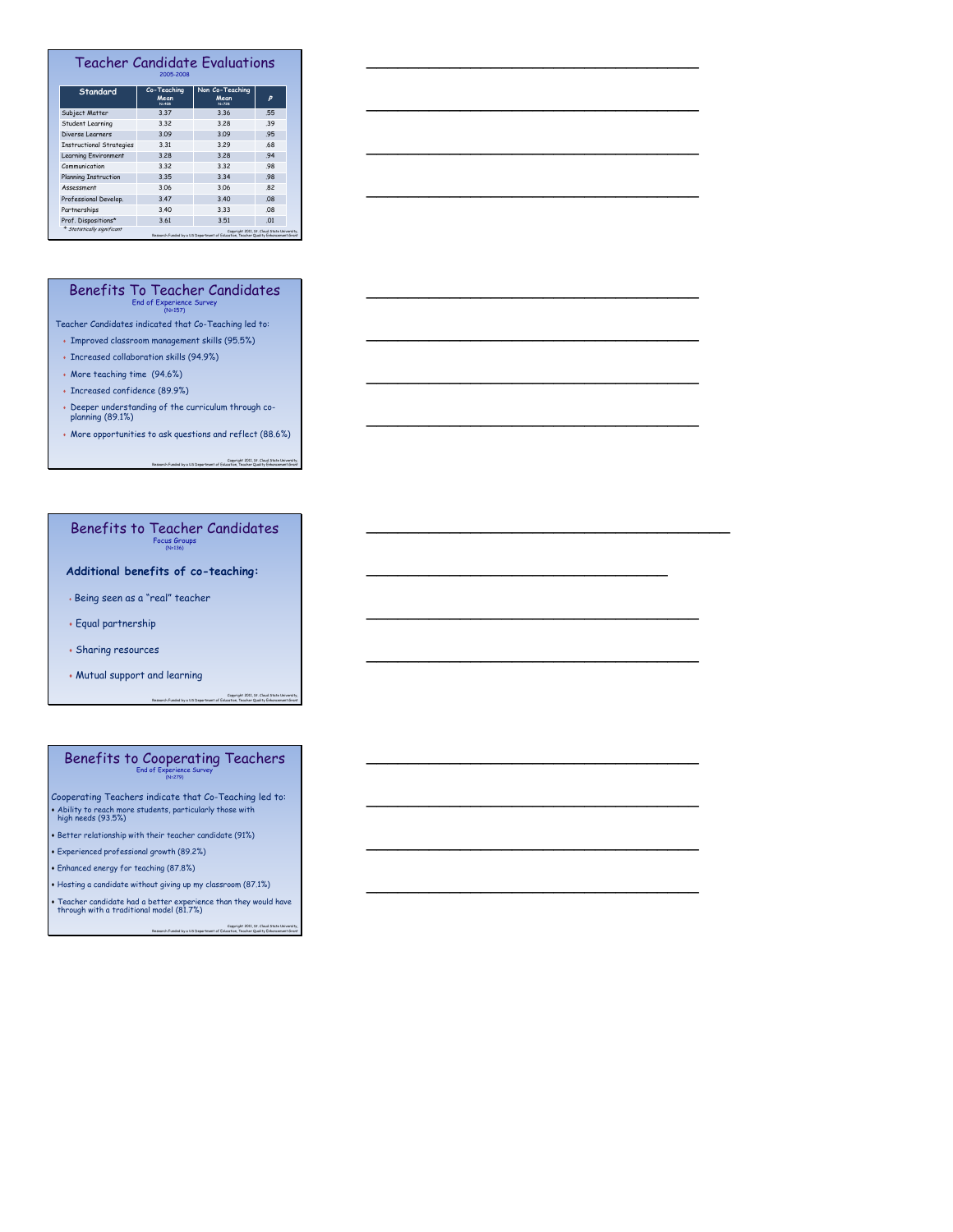#### Benefits to Cooperating Teachers Focus Groups (N=92)

**Additional benefits of Co-Teaching:**

- Ability to do projects more successfully
- Class time is more productive
- Modeling and participating in teamwork
- Candidates become competent more quickly

Copyright 2011, St. Cloud State University,

Copyright 2011, St. Cloud State University,

Research Funded by a US Department of Education, Teacher Quality Enhancement Grant

\_\_\_\_\_\_\_\_\_\_\_\_\_\_\_\_\_\_\_\_\_\_\_\_\_\_\_\_\_\_\_\_

\_\_\_\_\_\_\_\_\_\_\_\_\_\_\_\_\_\_\_\_\_\_\_\_\_\_\_\_\_\_\_\_

\_\_\_\_\_\_\_\_\_\_\_\_\_\_\_\_\_\_\_\_\_\_\_\_\_\_\_\_\_\_\_\_

\_\_\_\_\_\_\_\_\_\_\_\_\_\_\_\_\_\_\_\_\_\_\_\_\_\_\_\_\_\_\_\_

\_\_\_\_\_\_\_\_\_\_\_\_\_\_\_\_\_\_\_\_\_\_\_\_\_\_\_\_\_\_\_\_

\_\_\_\_\_\_\_\_\_\_\_\_\_\_\_\_\_\_\_\_\_\_\_\_\_\_\_\_\_\_\_\_

\_\_\_\_\_\_\_\_\_\_\_\_\_\_\_\_\_\_\_\_\_\_\_\_\_\_\_\_\_\_\_\_

\_\_\_\_\_\_\_\_\_\_\_\_\_\_\_\_\_\_\_\_\_\_\_\_\_\_\_\_\_\_\_\_

\_\_\_\_\_\_\_\_\_\_\_\_\_\_\_\_\_\_\_\_\_\_\_\_\_\_\_\_\_\_\_\_

\_\_\_\_\_\_\_\_\_\_\_\_\_\_\_\_\_\_\_\_\_\_\_\_\_\_\_\_\_\_\_\_

\_\_\_\_\_\_\_\_\_\_\_\_\_\_\_\_\_\_\_\_\_\_\_\_\_\_\_\_\_\_\_\_

\_\_\_\_\_\_\_\_\_\_\_\_\_\_\_\_\_\_\_\_\_\_\_\_\_\_\_\_\_\_\_\_

\_\_\_\_\_\_\_\_\_\_\_\_\_\_\_\_\_\_\_\_\_\_\_\_\_\_\_\_\_\_\_\_

\_\_\_\_\_\_\_\_\_\_\_\_\_\_\_\_\_\_\_\_\_\_\_\_\_\_\_\_\_\_\_\_

\_\_\_\_\_\_\_\_\_\_\_\_\_\_\_\_\_\_\_\_\_\_\_\_\_\_\_\_\_\_\_\_

\_\_\_\_\_\_\_\_\_\_\_\_\_\_\_\_\_\_\_\_\_\_\_\_\_\_\_\_\_\_\_\_

Research Funded by a US Department of Education, Teacher Quality Enhancement Grant

#### 1st,2nd & 3rd Year Teachers Co-Taught in Student Teaching (Focus Group = 18)

- Comfortable and capable of collaborating effectively with colleagues.
- Equipped to deal with classroom management issues as they arise.
- Eager to receive feedback and seek out opportunities for internal and external reflection.

#### 1st,2nd & 3rd Year Teachers Co-Taught in Student Teaching

- Able to effectively differentiate instruction to better meet the needs of their students.
- Knowledgeable in ways to maximize the human<br>resources that might be available, including<br>paraprofessionals, volunteers and parents.

Copyright 2011, St. Cloud State University,<br>Research Funded by a US Department of Education, Teacher Quality Enhancement Grant

#### Thoughts From Teacher Candidates

- "I think that this is a great model for teaching; it is very empowering for the student teacher and creates a great relationship and future mentor." -Teacher Candidate
- "We both were leaders in our own respects and at different times." Teacher Candidate
- "Certain lessons work really well when they are co-taught. It is a<br>good feeling to pump out a great lesson cooperatively, knowing that<br>the lesson would not have been as dynamic if it had not been co-<br>taught."
- "There is more creativity because you are able to talk ideas through and make them great by having the two perspectives." -Teacher Candidate

Copyright 2011, St. Cloud State University, Research Funded by a US Department of Education, Teacher Quality Enhancement Grant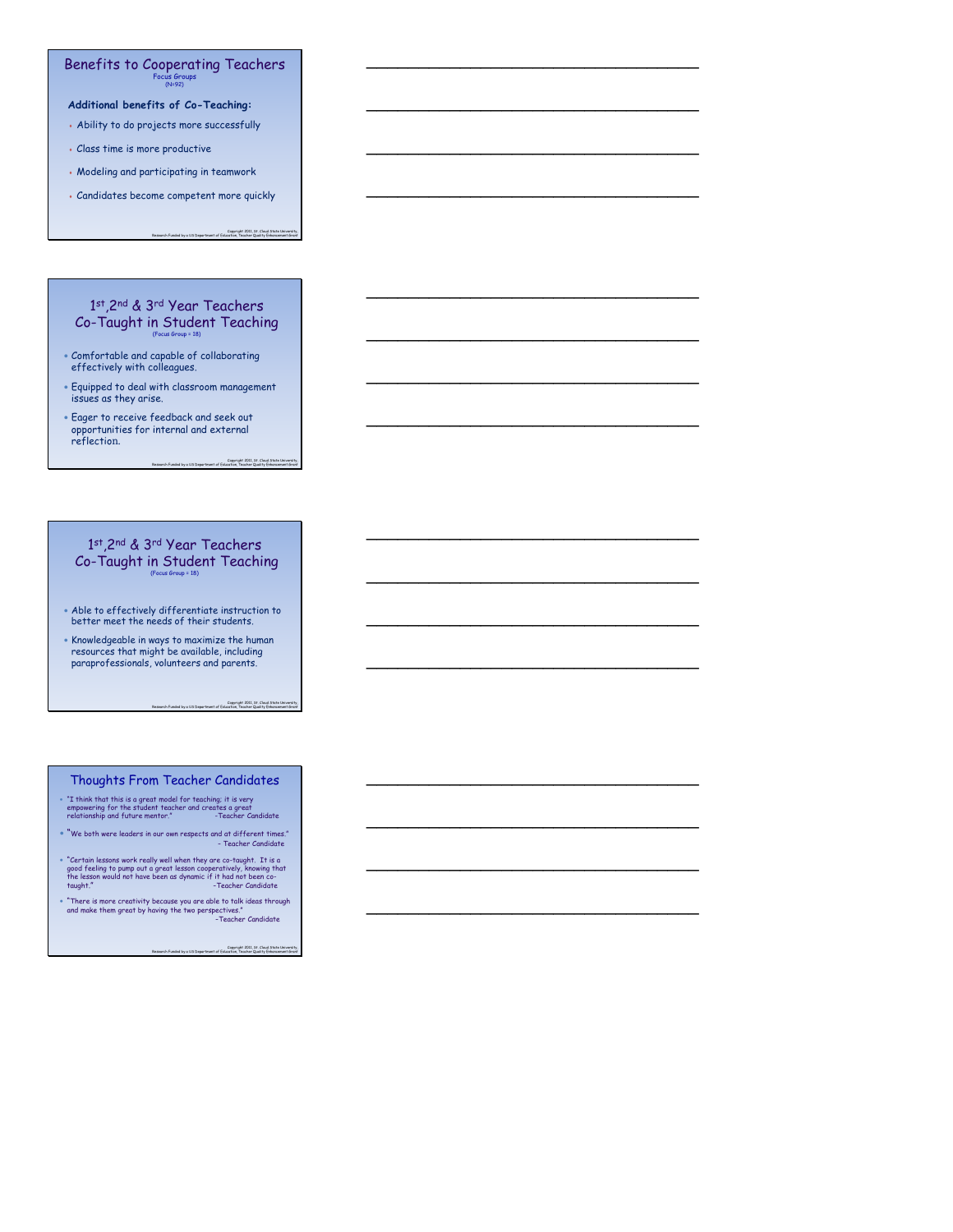#### Thoughts From K-12 Students

"They work together. If one gets tired of teaching, the other takes over, they help each other in tight situations. It's a lot different than past student teachers. I like this much better." Elementary Student

"I think we learn more because there are two different teachers in the room – which means they teach different ways – which means they know different facts – which means you're going to learn a lot more."

Elementary Student

Copyright 2011, St. Cloud State University,

\_\_\_\_\_\_\_\_\_\_\_\_\_\_\_\_\_\_\_\_\_\_\_\_\_\_\_\_\_\_\_\_

\_\_\_\_\_\_\_\_\_\_\_\_\_\_\_\_\_\_\_\_\_\_\_\_\_\_\_\_\_\_\_\_

\_\_\_\_\_\_\_\_\_\_\_\_\_\_\_\_\_\_\_\_\_\_\_\_\_\_\_\_\_\_\_\_

\_\_\_\_\_\_\_\_\_\_\_\_\_\_\_\_\_\_\_\_\_\_\_\_\_\_\_\_\_\_\_\_

\_\_\_\_\_\_\_\_\_\_\_\_\_\_\_\_\_\_\_\_\_\_\_\_\_\_\_\_\_\_\_\_

\_\_\_\_\_\_\_\_\_\_\_\_\_\_\_\_\_\_\_\_\_\_\_\_\_\_\_\_\_\_\_\_

\_\_\_\_\_\_\_\_\_\_\_\_\_\_\_\_\_\_\_\_\_\_\_\_\_\_\_\_\_\_\_\_

\_\_\_\_\_\_\_\_\_\_\_\_\_\_\_\_\_\_\_\_\_\_\_\_\_\_\_\_\_\_\_\_

\_\_\_\_\_\_\_\_\_\_\_\_\_\_\_\_\_\_\_\_\_\_\_\_\_\_\_\_\_\_\_\_\_\_\_

\_\_\_\_\_\_\_\_\_\_\_\_\_\_\_\_\_\_\_\_\_\_\_\_\_\_\_\_\_\_\_\_\_\_\_

\_\_\_\_\_\_\_\_\_\_\_\_\_\_\_\_\_\_\_\_\_\_\_\_\_\_\_\_\_\_\_\_\_\_\_

\_\_\_\_\_\_\_\_\_\_\_\_\_\_\_\_\_\_\_\_\_\_\_\_\_\_\_\_\_\_\_\_\_\_\_

\_\_\_\_\_\_\_\_\_\_\_\_\_\_\_\_\_\_\_\_\_\_\_\_\_\_\_\_\_\_\_\_\_\_\_

\_\_\_\_\_\_\_\_\_\_\_\_\_\_\_\_\_\_\_\_\_\_\_\_\_\_\_\_\_\_\_\_\_\_\_

\_\_\_\_\_\_\_\_\_\_\_\_\_\_\_\_\_\_\_\_\_\_\_\_\_\_\_\_\_\_\_\_\_\_\_

\_\_\_\_\_\_\_\_\_\_\_\_\_\_\_\_\_\_\_\_\_\_\_\_\_\_\_\_\_\_\_\_\_\_\_

"While one is teaching, the other comes around and asks if we need help. It makes it easier to get around to everybody." High School Student

"Double the teachers, double the learning." Middle School Student

Research Funded by a US Department of Education, Teacher Quality Enhancement Grant

#### Thoughts from K-12 Students

• "When the teacher's talking, or teaching, the other one can go around<br>and make sure they're paying attention and not stop the whole lesson<br>just to make sure that other kids are paying attention. It's kind of<br>nice that sh Elementary Student

"Everyone in our class is at a different stage. So if you have more trouble with reading, you can get more one-on-one time, and if you're advanced you can go ahead."

Elementary Student

 "We've done a lot of different projects that we couldn't have done with just our regular teacher, we needed two grown ups. It's fun!" Elementary Stud

"If there's only one teacher it seems a lot more wild, but when there's two it seems more controlled."

Elementary Student<br>Copyright 2011, 31, Cloud State University,<br>Research Funded by a US Department of Education, Teacher Quality Enhancement Grant

#### Thoughts from K-12 Students

 "Yes, you definitely learn more quicker. You know you're not like 'I'm never going to get my question answered so I won't ask it'. You're more willing to ask the questions". High School Student

 "I think we learned more because the student teacher has different things that they want to teach you that maybe the regular teacher didn't originally have in their curriculum." High School Student

 "They offered different techniques that they used so you could find out what worked for you the best." High School Student

 "They don't seem as nervous. They don't just stand there and go 'uh, uh, uh'. With co-teaching they're more active." High School Student

> Copyright 2011, St. Cloud State University, Research Funded by a US Department of Education, Teacher Quality Enhancement Grant

#### What SCSU is saying…

"The use of a co-teaching model of student teaching has made placing student teachers **SO** much easier!"

**Kathy Watson, Assistant Director, Coordinator of Student Teaching Placements Office of Clinical Experiences, SCSU**

Copyright 2011, St. Cloud State University, Research Funded by a US Department of Education, Teacher Quality Enhancement Grant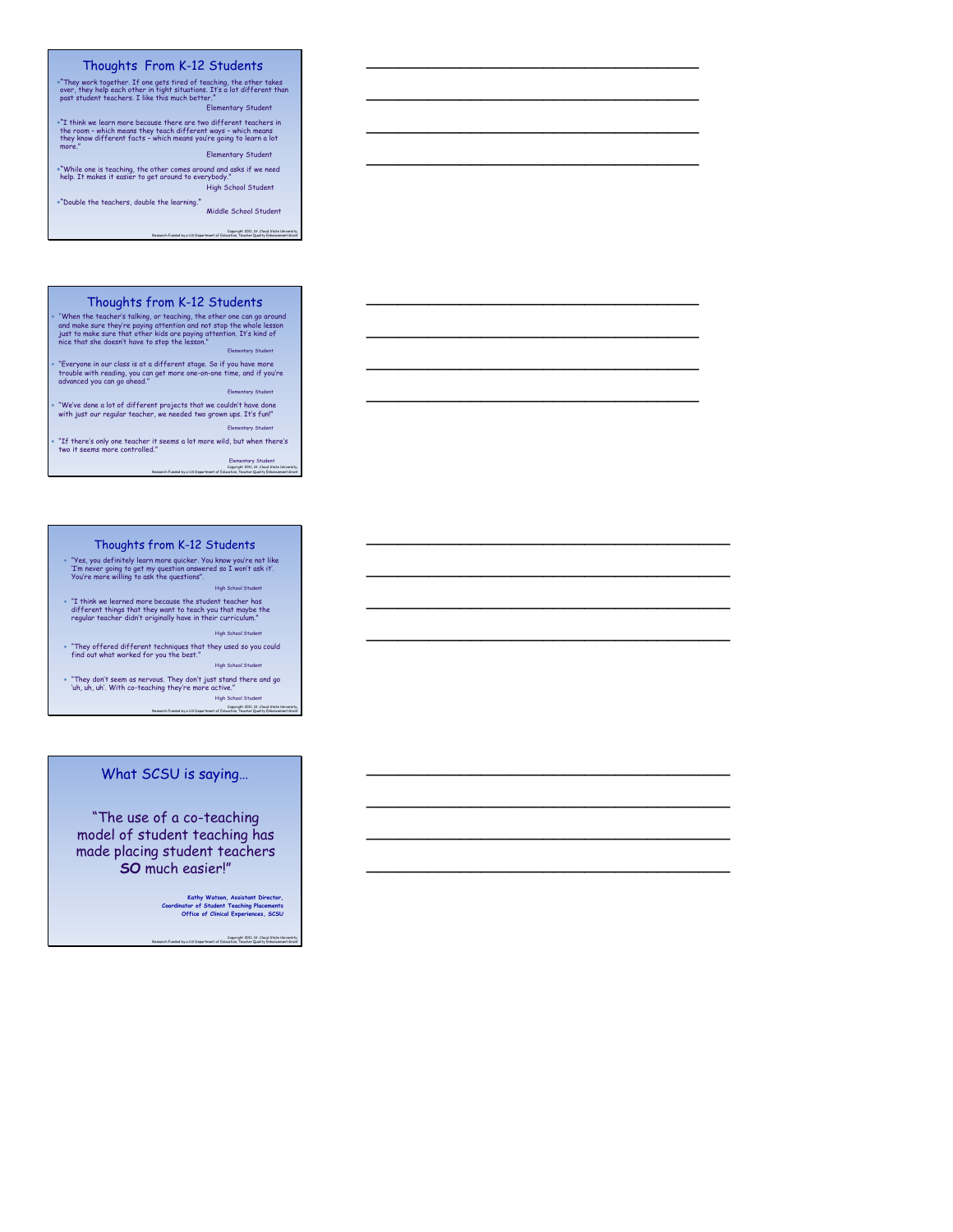Dr. Julia Espe Executive Director of Curriculum, Instruction and Assessment St. Cloud Schools ISD# 742

In 742, the compelling evidence is clear. Traditional student teaching is not conducive to maximizing educational benefits for our students.

Co-teaching, however, has transformed the student teacher and teacher relationship. Instead of throwing a student teacher into the complexities of teaching, without a lifeline, student teachers are coached as they practice the art of teaching. Teaching is rocket science, and co-teaching is the power source!

Copyright 2011, St. Cloud State University, Research Funded by a US Department of Education, Teacher Quality Enhancement Grant

\_\_\_\_\_\_\_\_\_\_\_\_\_\_\_\_\_\_\_\_\_\_\_\_\_\_\_\_\_\_\_\_\_\_\_

\_\_\_\_\_\_\_\_\_\_\_\_\_\_\_\_\_\_\_\_\_\_\_\_\_\_\_\_\_\_\_\_\_\_\_

\_\_\_\_\_\_\_\_\_\_\_\_\_\_\_\_\_\_\_\_\_\_\_\_\_\_\_\_\_\_\_\_\_\_\_

\_\_\_\_\_\_\_\_\_\_\_\_\_\_\_\_\_\_\_\_\_\_\_\_\_\_\_\_\_\_\_\_\_\_\_

\_\_\_\_\_\_\_\_\_\_\_\_\_\_\_\_\_\_\_\_\_\_\_\_\_\_\_\_\_\_\_\_\_\_\_

\_\_\_\_\_\_\_\_\_\_\_\_\_\_\_\_\_\_\_\_\_\_\_\_\_\_\_\_\_\_\_\_\_\_\_

\_\_\_\_\_\_\_\_\_\_\_\_\_\_\_\_\_\_\_\_\_\_\_\_\_\_\_\_\_\_\_\_\_\_\_

\_\_\_\_\_\_\_\_\_\_\_\_\_\_\_\_\_\_\_\_\_\_\_\_\_\_\_\_\_\_\_\_\_\_\_

\_\_\_\_\_\_\_\_\_\_\_\_\_\_\_\_\_\_\_\_\_\_\_\_\_\_\_\_\_\_\_\_\_\_\_

\_\_\_\_\_\_\_\_\_\_\_\_\_\_\_\_\_\_\_\_\_\_\_\_\_\_\_\_\_\_\_\_\_\_\_

\_\_\_\_\_\_\_\_\_\_\_\_\_\_\_\_\_\_\_\_\_\_\_\_\_\_\_\_\_\_\_\_\_\_\_

\_\_\_\_\_\_\_\_\_\_\_\_\_\_\_\_\_\_\_\_\_\_\_\_\_\_\_\_\_\_\_\_\_\_\_

Mike Spanier Sartell Middle School Principal

"The results are proven as far as I'm concerned we have better student teachers, we have better cooperating teachers, so it's the best of both worlds for me."

"We really like the partnership I think it's a blueprint for teacher preparation institutions to follow."

"I can't say enough good things about it [co-teaching], I would like to see all of our teachers, in order to have a student teacher, to be a part of this co-teaching program."

Copyright 2011, St. Cloud State University, Research Funded by a US Department of Education, Teacher Quality Enhancement Grant

#### Dr. Marilyn Friend

"I know of a couple of other programs that are<br>looking at co-teaching as a vehicle for student<br>teaching, and it seems to have great potential.<br>But your variation is unique—others have<br>partnered general education and specia student teachers, not the student teacher and cooperating teacher. It's a great idea!"

(12/11/07)

Copyright 2011, St. Cloud State University,<br>Research Funded by a US Department of Education, Teacher Quality Enhancement Grant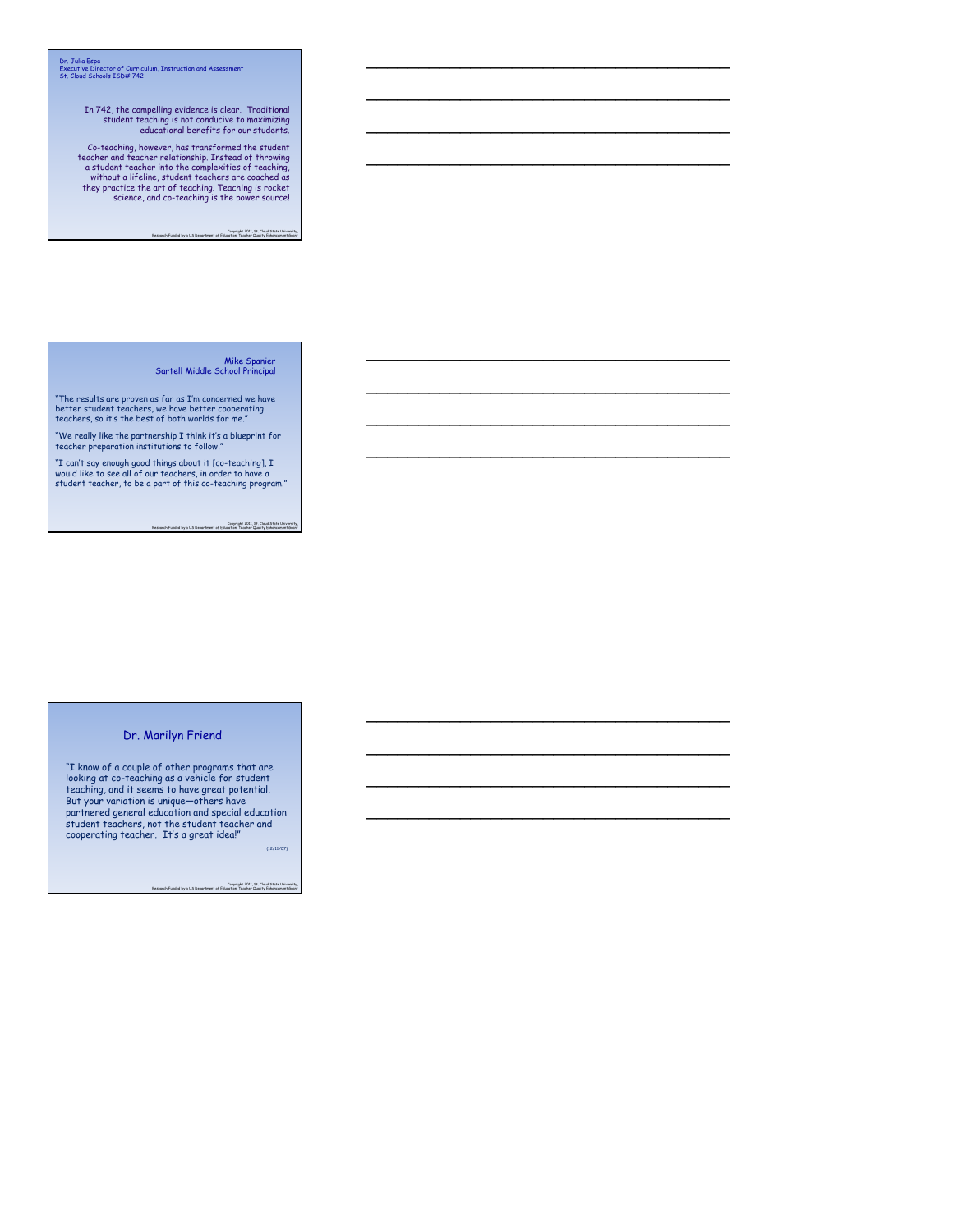# Co-Teaching in Student Teaching

Northwest Missouri State University

# **What is Co-Teaching?**

Co-Teaching is defined as two teachers (cooperating teacher and teacher candidate) working together with groups of students, sharing the planning, organization, delivery, and assessment of instruction, as well as the physical space.

| Co-Teaching is an Attitude                                                                                                               | Data show Co-Teaching is a way                                                                                                                                                                                                                                                                                                                                                                                                                                                                                                                                        |
|------------------------------------------------------------------------------------------------------------------------------------------|-----------------------------------------------------------------------------------------------------------------------------------------------------------------------------------------------------------------------------------------------------------------------------------------------------------------------------------------------------------------------------------------------------------------------------------------------------------------------------------------------------------------------------------------------------------------------|
| An attitude of sharing the<br>classroom and students<br>Co-Teachers must<br>always be thinking:<br>We're Both Teaching!<br>Why Co-Teach? | · to build stronger connections between<br>• for teacher candidates to have more<br>universities and school partners;<br>opportunities to teach;<br>· to provide both support and professional<br>• for teacher candidates and cooperating<br>development for cooperating teachers;<br>teachers to enhance their communication<br>• to increase opportunities for placements;<br>skills;<br>• to better meet P-12 student needs;<br>• to induct and mentor teacher candidates.<br>• for teacher candidates and cooperating<br>teachers to build strong relationships; |
| • Increases Instructional options                                                                                                        | <b>Co-Teaching Strategies</b>                                                                                                                                                                                                                                                                                                                                                                                                                                                                                                                                         |
| for all students<br>• Addresses diversity and size of<br>today's classrooms                                                              | One Teach, One Observe-One teacher has primary instructional responsibility while the other<br>gathers specific observational information on students or the (instructing) teacher. The key to this<br>strategy is to have a focus for the observation.                                                                                                                                                                                                                                                                                                               |
| • Increases instructional options<br>for all students                                                                                    | One Teach, One Assist-One teacher has primary instructional responsibility while the other<br>teacher assists students with their work, monitors behaviors, or corrects assignments.                                                                                                                                                                                                                                                                                                                                                                                  |
| · Enhances classroom management<br>• Provides mentoring and guidance                                                                     | Station Teaching-The co-teaching pair divide the instructional content into parts and the<br>students into groups. Groups spend a designated amount of time at each station. Often an<br>independent station will be used.                                                                                                                                                                                                                                                                                                                                            |
| throughout the experience<br>• Creates an opportunity to plan,<br>teach, and evaluate as a team                                          | Parallel Teaching-Each teacher instructs half of the students. The two teachers are addressing<br>the same instructional material and present the lesson using the same teaching strategy. The<br>greatest benefit is the reduction of student to teacher ratio.                                                                                                                                                                                                                                                                                                      |
| · Helps develop knowledge, skills,<br>and dispositions for teaching                                                                      | Supplemental Teaching-This strategy allows one teacher to work with students at their<br>expected grade level, while the co-teacher works with those students who need the information<br>and/or materials extended or remediated.                                                                                                                                                                                                                                                                                                                                    |
| • Improves the academic<br>performance of students in the<br>classroom                                                                   | Alternative/Differentiated Teaching-Alternative teaching strategies provide two different<br>approaches to teach the same information. The learning outcome is the same for all students,<br>however the instructional methodology is different.                                                                                                                                                                                                                                                                                                                      |
| Co-Teaching is NOT:<br>• A less rigorous student teaching<br>experience or easier for the<br>teacher candidates;                         | Team Teaching-Well planned, team taught lessons, exhibit an invisible flow of instruction with<br>no prescribed division of authority. Using a team teaching strategy, both teachers are actively<br>involved in the lesson. From a student's perspective, there is no clearly defined leader, as both<br>teachers share the instruction are free to interject information and available to assist students<br>and answer questions.<br>Adopted from Cook & Friend (1995)                                                                                             |
| • One person teaching one subject<br>or period followed by another<br>who teaches a different subject<br>or period;                      | Co-Teaching won't happen without PLANNING. Pairs are encouraged to:<br>Designate a co-planning time This time is used to determine what co-teaching strategies will be<br>used and how you will teach collaboratively. You will be responsible for additional planning beyond<br>this planning time; the focus is on planning for co-teaching.                                                                                                                                                                                                                        |
| • One person teaching while anoth-<br>er person prepares instructional<br>materials or sits and watches                                  | Try a co-teaching strategy<br>Adjust the lead role Lead of the planning shifts from the cooperating teacher (early in the<br>experience) to the teacher candidate as the experience progresses.                                                                                                                                                                                                                                                                                                                                                                       |
| • When one person's ideas prevail<br>regarding what will be taught and<br>how it will be taught.                                         | For more information contact:<br>Dr. Vickie Miller - vmiller@nwmissouri.edu - 660-562-1232                                                                                                                                                                                                                                                                                                                                                                                                                                                                            |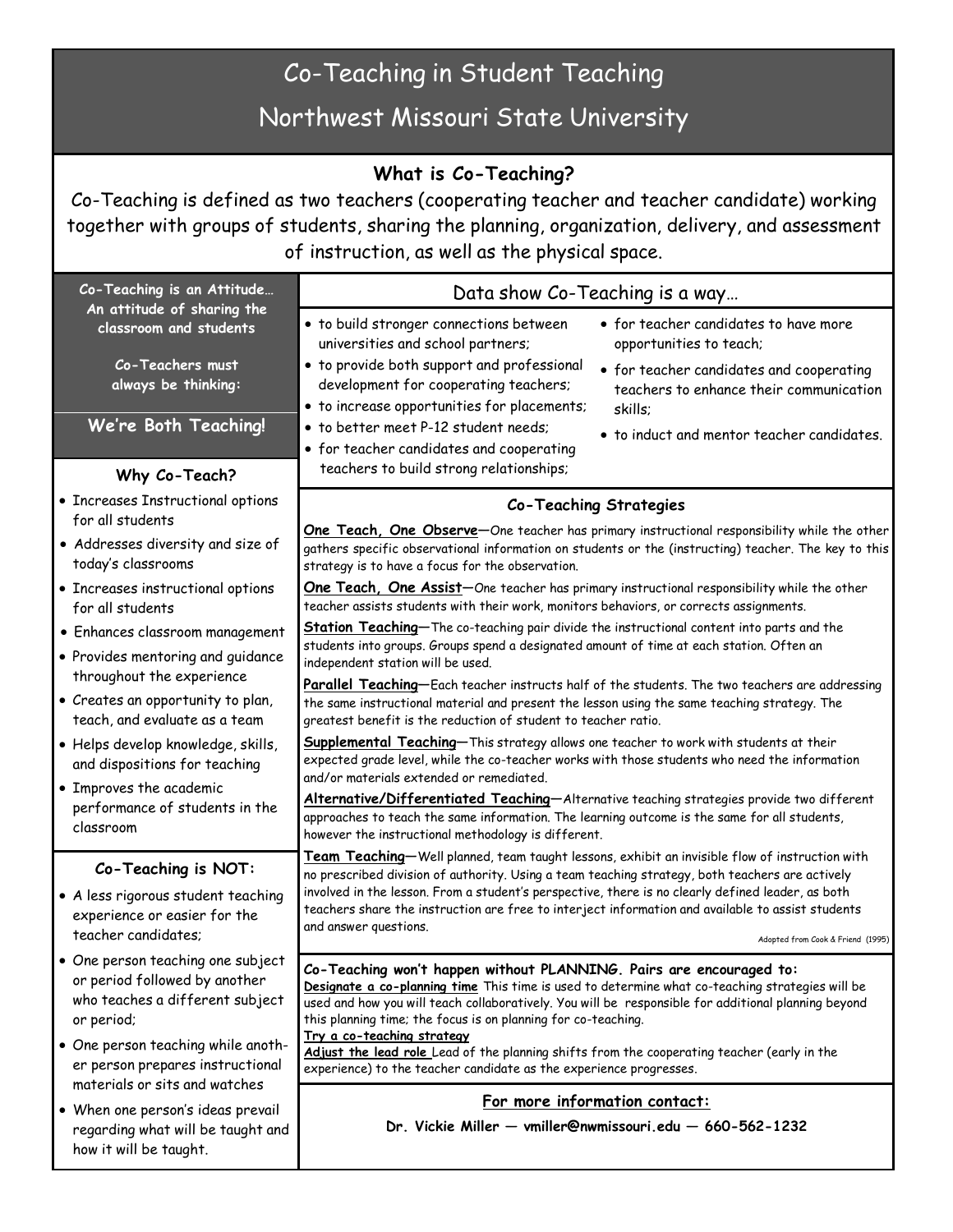# **Research and Results**

**A comparison of the MCA academic achievement scores in reading and math (grades 1-6) of students in cotaught classrooms (cooperating teacher and teacher candidate), students in a classroom with a single teacher, and classrooms where a non co-teaching model of student teaching was undertaken. Researchers reported that students in co-taught classrooms statistically outperformed students in either of the other settings.**

| <b>MCA Reading</b><br>Proficiency           | Co-Taught<br>Candidate    | One<br>Teacher                                                                                                                                | Non Co-Teaching<br>Candidate                                                                                                                                                                                                                                                                                      | Ρ            | <u>MCA Math</u><br>Proficiency                                                                                                                                                                                                          | Co-Taught<br>Candidate | One<br>Teacher                            | Non Co-Teaching<br>Candidate                                                                                                                                                                                                                                                                                                      | P            |
|---------------------------------------------|---------------------------|-----------------------------------------------------------------------------------------------------------------------------------------------|-------------------------------------------------------------------------------------------------------------------------------------------------------------------------------------------------------------------------------------------------------------------------------------------------------------------|--------------|-----------------------------------------------------------------------------------------------------------------------------------------------------------------------------------------------------------------------------------------|------------------------|-------------------------------------------|-----------------------------------------------------------------------------------------------------------------------------------------------------------------------------------------------------------------------------------------------------------------------------------------------------------------------------------|--------------|
| 2004 - 2005                                 | 82.1%<br>$N = 318$        | 75.7%<br>$N = 934$                                                                                                                            | 65.3%<br>$N = 101$                                                                                                                                                                                                                                                                                                | .002         | 2004 - 2005                                                                                                                                                                                                                             | 82.3%<br>$N = 317$     | 75.8%<br>$N = 927$                        | 70.5%<br>$N = 105$                                                                                                                                                                                                                                                                                                                | .016         |
| 2005 - 2006                                 | 78.7%<br>$N = 484$        | 73.5%<br>$N = 1597$                                                                                                                           | 65.0%<br>$N = 160$                                                                                                                                                                                                                                                                                                | .002         | 2005 - 2006                                                                                                                                                                                                                             | 68.9%<br>$N = 524$     | 64.7%<br>$N = 1660$                       | 57.9%<br>$N = 171$                                                                                                                                                                                                                                                                                                                | .025         |
| 2006 - 2007<br>Insufficient Data to Analyze |                           |                                                                                                                                               |                                                                                                                                                                                                                                                                                                                   | 2006 - 2007  | Insufficient Data to Analyze                                                                                                                                                                                                            |                        |                                           |                                                                                                                                                                                                                                                                                                                                   |              |
| 2007 - 2008                                 | 80.8%<br>$N = 261$        | 61.4%<br>$N = 1977$                                                                                                                           | 62.1%<br>$N = 269$                                                                                                                                                                                                                                                                                                | $\cdot$ .001 | 2007 - 2008                                                                                                                                                                                                                             | 74.5%<br>$N = 314$     | 61.4%<br>$N = 1977$                       | 62.6%<br>$N = 278$                                                                                                                                                                                                                                                                                                                | $\cdot$ .001 |
|                                             | Four Year Cumulative Data |                                                                                                                                               |                                                                                                                                                                                                                                                                                                                   |              |                                                                                                                                                                                                                                         |                        |                                           |                                                                                                                                                                                                                                                                                                                                   |              |
| <b>MCA Reading</b><br>Proficiency           | Co-Taught<br>Candidate    | One<br>Teacher                                                                                                                                | Non Co-Teaching<br>Candidate                                                                                                                                                                                                                                                                                      | Ρ            | <u>MCA Math</u><br>Proficiency                                                                                                                                                                                                          | Co-Taught<br>Candidate | One<br>Teacher                            | Non Co-Teaching<br>Candidate                                                                                                                                                                                                                                                                                                      | P            |
| Overall 4 Year<br>Cumulative                | 78.8%<br>$N = 1461$       | 67.2%<br>$N = 6403$                                                                                                                           | 64.0%<br>$N = 572$                                                                                                                                                                                                                                                                                                | $\cdot$ .001 | Overall 4 Year<br>Cumulative                                                                                                                                                                                                            | 72.9%<br>$N = 1519$    | 63.7%<br>$N = 6467$                       | 63.0%<br>$N = 597$                                                                                                                                                                                                                                                                                                                | $\cdot$ .001 |
| Free/Reduced<br>Lunch Eligible              | 65.0%<br>$N = 477$        | 53.1%<br>$N = 2684$                                                                                                                           | 49.5%<br>$N = 222$                                                                                                                                                                                                                                                                                                | $\cdot$ .001 | Free/Reduced<br>Lunch Eligible                                                                                                                                                                                                          | 54.2%<br>$N = 513$     | 47.3%<br>$N = 277$                        | 45.7%<br>$N = 23$                                                                                                                                                                                                                                                                                                                 | .032         |
| Special Ed.<br>Eligible                     | 74.4%<br>$N = 433$        | 52.9%<br>$N = 1945$                                                                                                                           | 46.4%<br>$N = 179$                                                                                                                                                                                                                                                                                                | $\cdot$ .001 | Special Ed.<br>Eligible                                                                                                                                                                                                                 | 72.0%<br>$N = 472$     | 54.7%<br>$N = 190$                        | 48.9%<br>$N = 18$                                                                                                                                                                                                                                                                                                                 | $\cdot$ .001 |
| ELL                                         | 44.7%<br>$N = 76$         | 30.7%<br>$N = 515$                                                                                                                            | 25.8%<br>$N = 31$                                                                                                                                                                                                                                                                                                 | .069         | ELL                                                                                                                                                                                                                                     | 30.5%<br>$N = 118$     | 28.8%<br>$N = 671$                        | 26.8%<br>$N = 41$                                                                                                                                                                                                                                                                                                                 | .656         |
|                                             |                           |                                                                                                                                               |                                                                                                                                                                                                                                                                                                                   |              | <b>Reported Benefits</b>                                                                                                                                                                                                                |                        |                                           |                                                                                                                                                                                                                                                                                                                                   |              |
|                                             |                           | student teaching report:<br>They are Able to effectively differentiate instruction;<br>available, including paraprofessionals and volunteers. | Practicing Teachers who co-taught in<br>They are comfortable and capable of collaborating effectively;<br>They are equipped to deal with classroom management issues;<br>They are eager to receive feedback and seek opportunities to reflect;<br>They feel knowledgeable in ways to maximize the human resources |              |                                                                                                                                                                                                                                         |                        |                                           | <b>Benefits to Cooperating Teachers:</b><br>In an end of experience survey (N=279), cooperating teachers agreed<br>they benefited from co-teaching in the following ways:<br>Being able to reach high need students  94.5%<br>Better relationship with teacher candidate  92.3%<br>Professional growth through co-planning  90.5% |              |
|                                             |                           | <b>Benefits to Teacher Candidates:</b>                                                                                                        | In an end of experience survey (N=249), teacher candidates agreed<br>they had benefitted from co-teaching in the following ways:                                                                                                                                                                                  |              |                                                                                                                                                                                                                                         |                        | Benefits of K-12 Students:<br>classrooms: | In focus groups (N=546), K-12 students reported that in co-taught                                                                                                                                                                                                                                                                 |              |
|                                             |                           |                                                                                                                                               | Improved classroom management skills  92.4%<br>Deeper understanding of the curriculum 89.2%<br>More opportunities for self-reflection 88.8%                                                                                                                                                                       |              | Students became more engaged by working in smaller groups;<br>They received more individual attention;<br>They got their questions answered faster;<br>They got papers, assignments, and grades back faster;<br>Students behaved better |                        |                                           |                                                                                                                                                                                                                                                                                                                                   |              |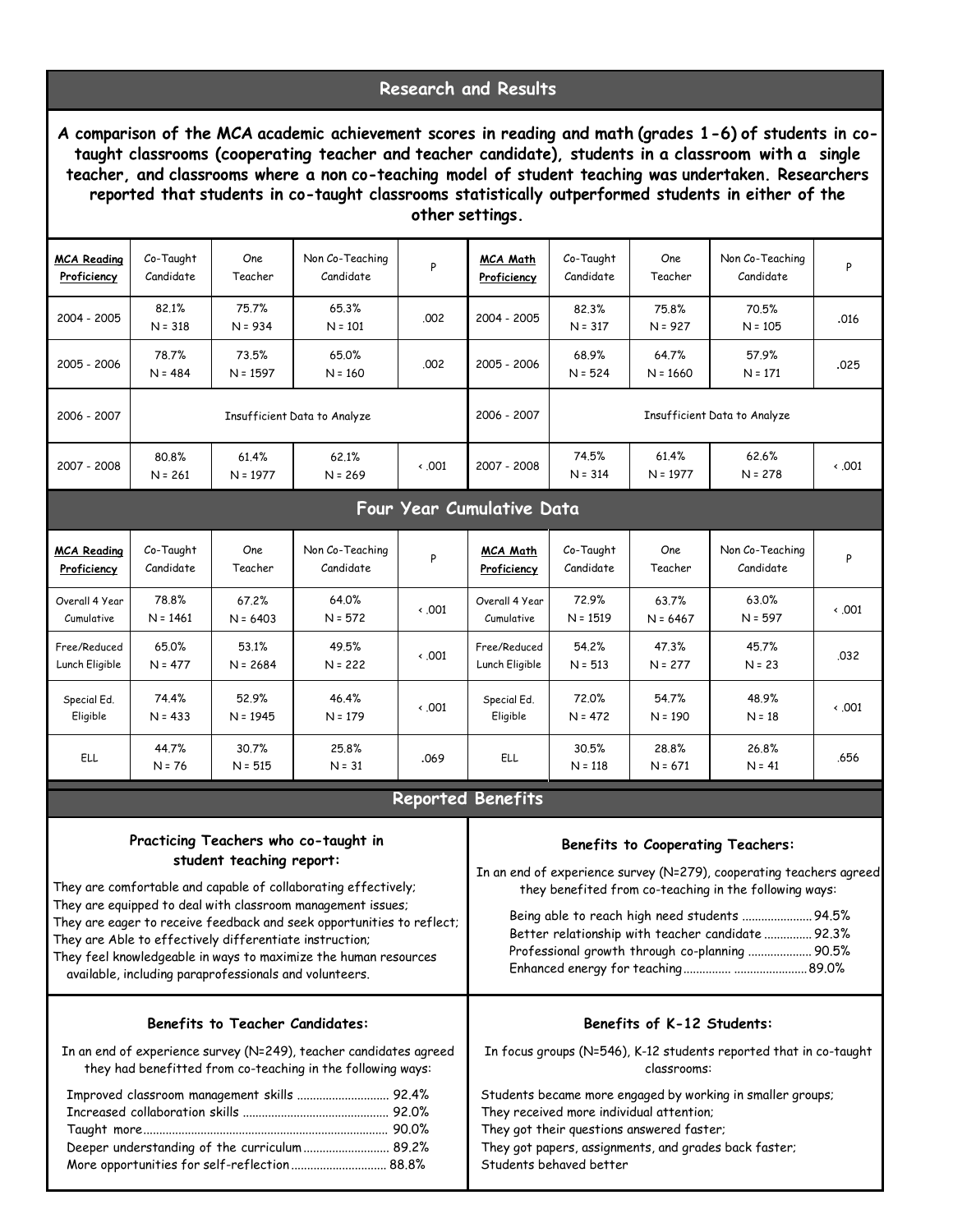

# Pairs Workshop

#### •**Relationship Building**

- o **Gregorc** Styles Delineator
- o **Colors**  Personality Color Indicator (PCI)
- •**Communication and Collaboration**
- o **Collaboration Self Assessment Tool**
- •**Co-Teaching and Co-Planning**

# Minimum - 1 hour weekly<br>Co-Planning to Co-Teach

Final 3-way Meeting End of Experience Survey Focus Groups Summative Assessment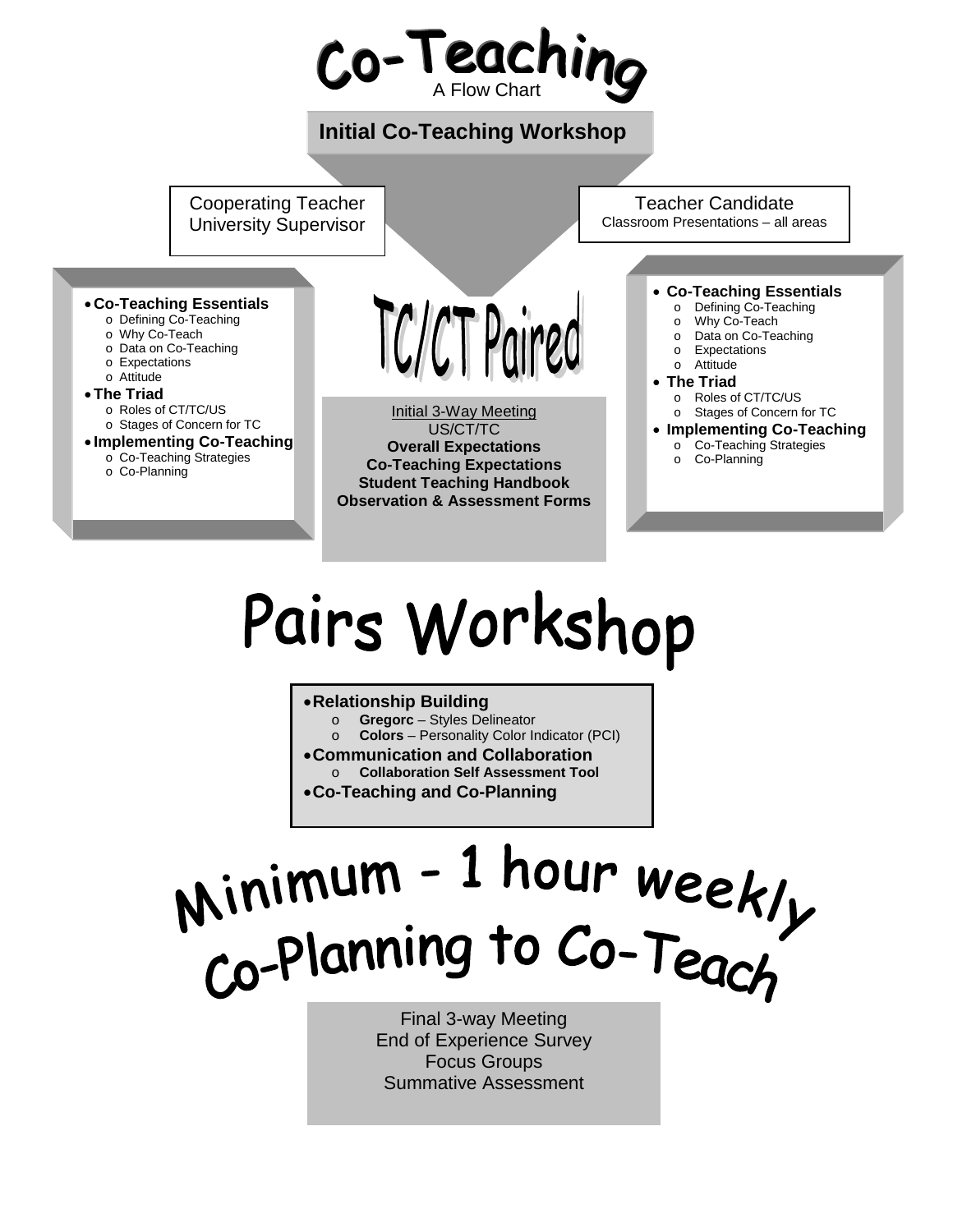**Role of the Cooperating Teacher:**

**Role of the University Supervisor:**

**Role of the Teacher Candidate:**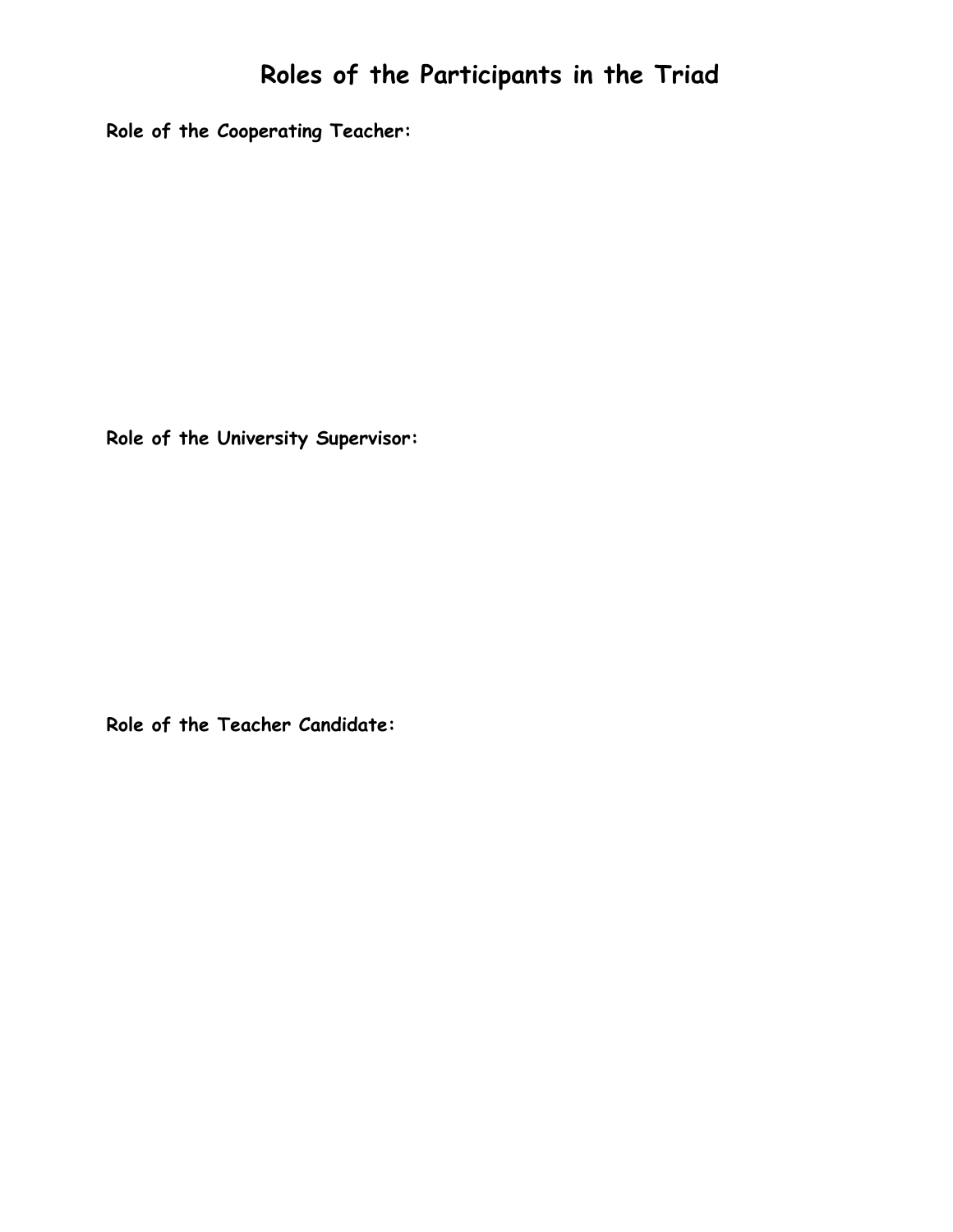# **Participants in the Triad**

# **Role of the Cooperating Teacher**

- Help the teacher candidate feel comfortable and welcome
- Review school policies and procedures
- Encourage teacher candidate to get involved in school activities
- Share materials and ideas
- Assist the candidate in developing standards based lessons
- Observe and provide constructive feedback
- Know and implement the co-teaching strategies
- Mentor and guide the teacher candidate
- Model effective teaching strategies and professional behavior
- Be flexible; allow the teacher candidate to try new ideas
- Communicate expectations
- Be understanding and patient
- Maintain consistency and accountability

# **Role of the University Supervisor**

- Provide a systematic and consistent presence during the student teaching experience
- Provide program information to the cooperating teacher and teacher candidate
- Observe and provide feedback on a regular basis
- Act as a confidant for both the cooperating teacher and teacher candidate
- Be an advocate for the teacher candidate
- Help the team build good communication and facilitate positive interactions
- Set clear expectations; be honest about a student's performance
- Handle the difficult situations that might come up
- Schedule three-way conferences at the beginning and end of the experience
- Be knowledgeable in and supportive of the use of co-teaching strategies

# **Role of the Teacher Candidate**

- Come ready to learn; be enthusiastic and show initiative
- Introduce yourself to team members and school personnel
- Ask questions and discuss professional issues
- Share ideas and work cooperatively; be flexible
- Help with all classroom responsibilities…record keeping, grading, etc.
- Know your content and be a continuous learner
- Plan engaging, standards based lessons
- Know and implement co-teaching strategies
- Accept feedback and put suggestions for improvement into practice
- Be proactive in initiating communication with your triad members
- Demonstrate respectful behaviors
- Be reflective about your practice
- Be patient with yourself and your cooperating teacher
- Be a sponge; learn all you can from everyone in the building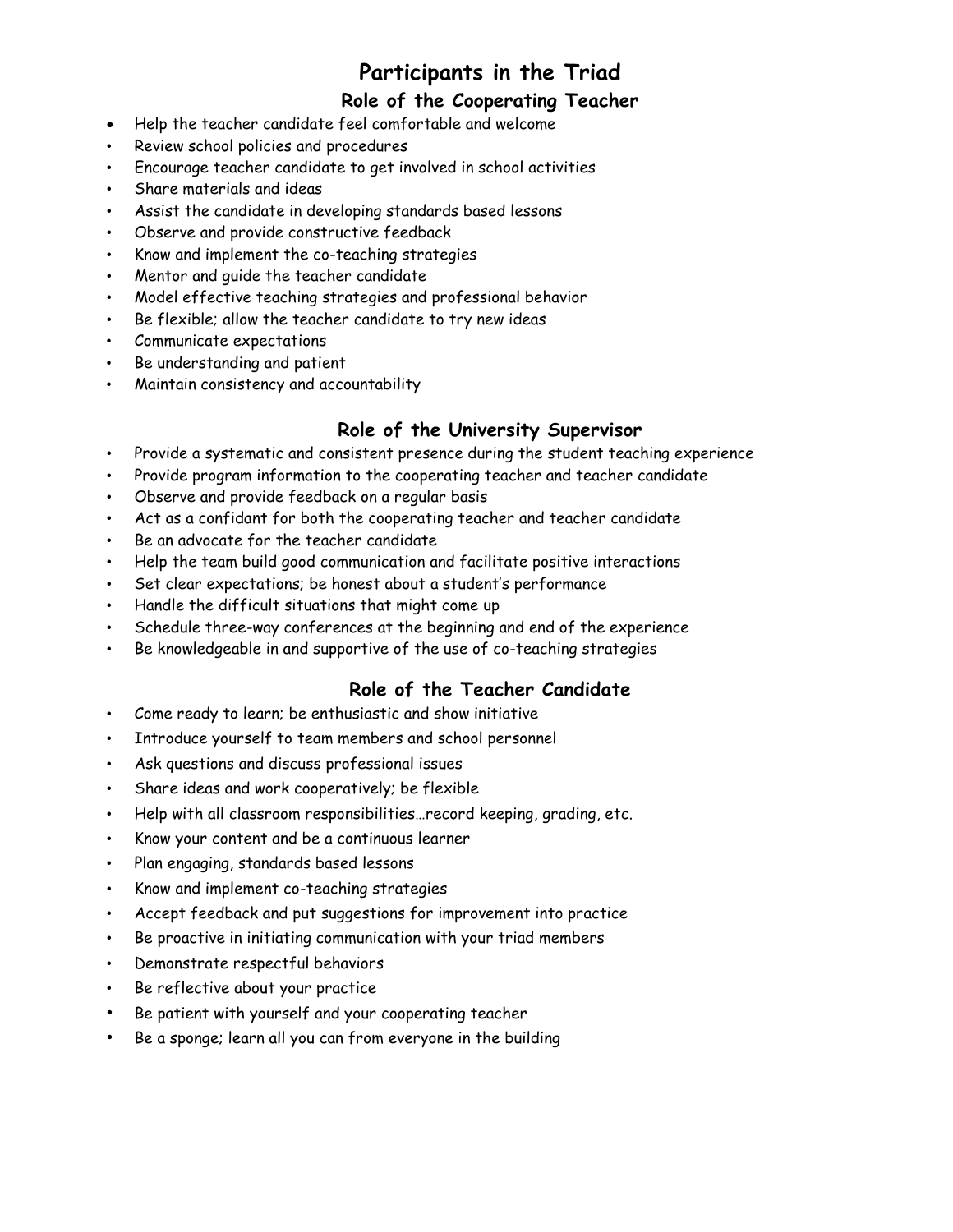

\_\_\_\_\_\_\_\_\_\_\_\_\_\_\_\_\_\_\_\_\_\_\_\_\_\_\_\_\_\_\_\_\_\_\_

\_\_\_\_\_\_\_\_\_\_\_\_\_\_\_\_\_\_\_\_\_\_\_\_\_\_\_\_\_\_\_\_\_\_\_

\_\_\_\_\_\_\_\_\_\_\_\_\_\_\_\_\_\_\_\_\_\_\_\_\_\_\_\_\_\_\_\_\_\_\_

\_\_\_\_\_\_\_\_\_\_\_\_\_\_\_\_\_\_\_\_\_\_\_\_\_\_\_\_\_\_\_\_\_\_\_

\_\_\_\_\_\_\_\_\_\_\_\_\_\_\_\_\_\_\_\_\_\_\_\_\_\_\_\_\_\_\_\_\_\_\_

\_\_\_\_\_\_\_\_\_\_\_\_\_\_\_\_\_\_\_\_\_\_\_\_\_\_\_\_\_\_\_\_\_\_\_

\_\_\_\_\_\_\_\_\_\_\_\_\_\_\_\_\_\_\_\_\_\_\_\_\_\_\_\_\_\_\_\_\_\_\_

\_\_\_\_\_\_\_\_\_\_\_\_\_\_\_\_\_\_\_\_\_\_\_\_\_\_\_\_\_\_\_\_\_\_\_

\_\_\_\_\_\_\_\_\_\_\_\_\_\_\_\_\_\_\_\_\_\_\_\_\_\_\_\_\_\_\_\_\_\_\_

\_\_\_\_\_\_\_\_\_\_\_\_\_\_\_\_\_\_\_\_\_\_\_\_\_\_\_\_\_\_\_\_\_\_\_

\_\_\_\_\_\_\_\_\_\_\_\_\_\_\_\_\_\_\_\_\_\_\_\_\_\_\_\_\_\_\_\_\_\_\_

\_\_\_\_\_\_\_\_\_\_\_\_\_\_\_\_\_\_\_\_\_\_\_\_\_\_\_\_\_\_\_\_\_\_\_

\_\_\_\_\_\_\_\_\_\_\_\_\_\_\_\_\_\_\_\_\_\_\_\_\_\_\_\_\_\_\_\_\_\_\_

\_\_\_\_\_\_\_\_\_\_\_\_\_\_\_\_\_\_\_\_\_\_\_\_\_\_\_\_\_\_\_\_\_\_\_

\_\_\_\_\_\_\_\_\_\_\_\_\_\_\_\_\_\_\_\_\_\_\_\_\_\_\_\_\_\_\_\_\_\_\_

\_\_\_\_\_\_\_\_\_\_\_\_\_\_\_\_\_\_\_\_\_\_\_\_\_\_\_\_\_\_\_\_\_\_\_

\_\_\_\_\_\_\_\_\_\_\_\_\_\_\_\_\_\_\_\_\_\_\_\_\_\_\_\_\_\_\_\_\_\_\_

\_\_\_\_\_\_\_\_\_\_\_\_\_\_\_\_\_\_\_\_\_\_\_\_\_\_\_\_\_\_\_\_\_\_\_

\_\_\_\_\_\_\_\_\_\_\_\_\_\_\_\_\_\_\_\_\_\_\_\_\_\_\_\_\_\_\_\_\_\_\_

\_\_\_\_\_\_\_\_\_\_\_\_\_\_\_\_\_\_\_\_\_\_\_\_\_\_\_\_\_\_\_\_\_\_\_





is defined as two teachers (cooperating teacher and teacher candidate) working together with groups of students - sharing the planning, organization, delivery and assessment of instruction as well as the physical space. Both teachers are actively involved and engaged in all aspects of instruction

Copyright 2011, St. Cloud State University,

Research Funded by a US Department of Education, Teacher Quality Enhancement Grant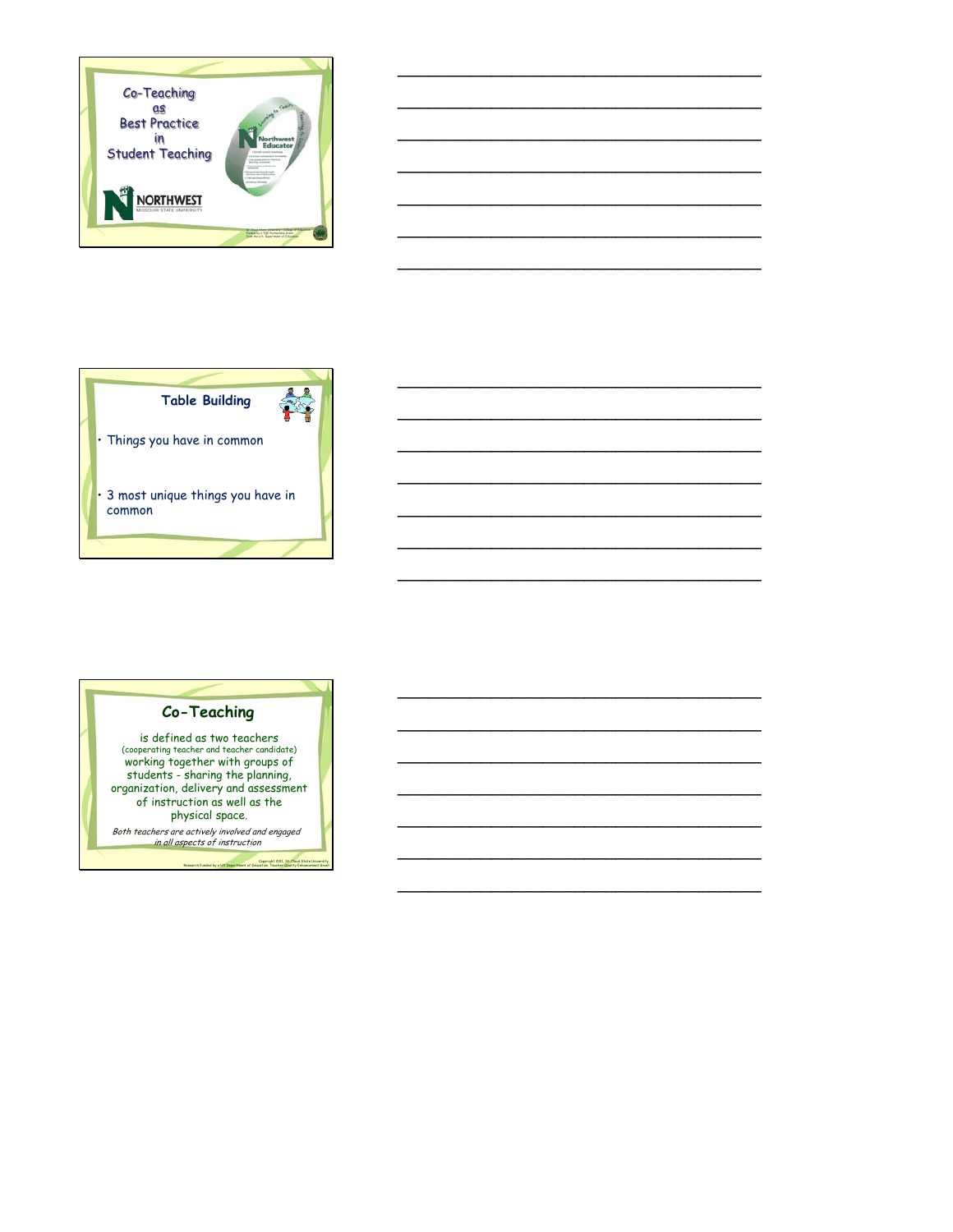



\_\_\_\_\_\_\_\_\_\_\_\_\_\_\_\_\_\_\_\_\_\_\_\_\_\_\_\_\_\_\_\_\_\_\_

\_\_\_\_\_\_\_\_\_\_\_\_\_\_\_\_\_\_\_\_\_\_\_\_\_\_\_\_\_\_\_\_\_\_\_

\_\_\_\_\_\_\_\_\_\_\_\_\_\_\_\_\_\_\_\_\_\_\_\_\_\_\_\_\_\_\_\_\_\_\_

\_\_\_\_\_\_\_\_\_\_\_\_\_\_\_\_\_\_\_\_\_\_\_\_\_\_\_\_\_\_\_\_\_\_\_

\_\_\_\_\_\_\_\_\_\_\_\_\_\_\_\_\_\_\_\_\_\_\_\_\_\_\_\_\_\_\_\_\_\_\_

\_\_\_\_\_\_\_\_\_\_\_\_\_\_\_\_\_\_\_\_\_\_\_\_\_\_\_\_\_\_\_\_\_\_\_

\_\_\_\_\_\_\_\_\_\_\_\_\_\_\_\_\_\_\_\_\_\_\_\_\_\_\_\_\_\_\_\_\_\_\_

\_\_\_\_\_\_\_\_\_\_\_\_\_\_\_\_\_\_\_\_\_\_\_\_\_\_\_\_\_\_\_\_\_\_\_

\_\_\_\_\_\_\_\_\_\_\_\_\_\_\_\_\_\_\_\_\_\_\_\_\_\_\_\_\_\_\_\_\_\_\_

\_\_\_\_\_\_\_\_\_\_\_\_\_\_\_\_\_\_\_\_\_\_\_\_\_\_\_\_\_\_\_\_\_\_\_

\_\_\_\_\_\_\_\_\_\_\_\_\_\_\_\_\_\_\_\_\_\_\_\_\_\_\_\_\_\_\_\_\_\_\_

\_\_\_\_\_\_\_\_\_\_\_\_\_\_\_\_\_\_\_\_\_\_\_\_\_\_\_\_\_\_\_\_\_\_\_

\_\_\_\_\_\_\_\_\_\_\_\_\_\_\_\_\_\_\_\_\_\_\_\_\_\_\_\_\_\_\_\_\_\_\_

How is co-teaching the same?

- One teacher candidate per classroom • Teacher candidate spends their total
- time in classroom • Evaluation forms/student observations
- Both creating lesson plans
- Expectations for state requirements

Copyright 2009, St. Cloud State University, Teacher Quality Enhancement Center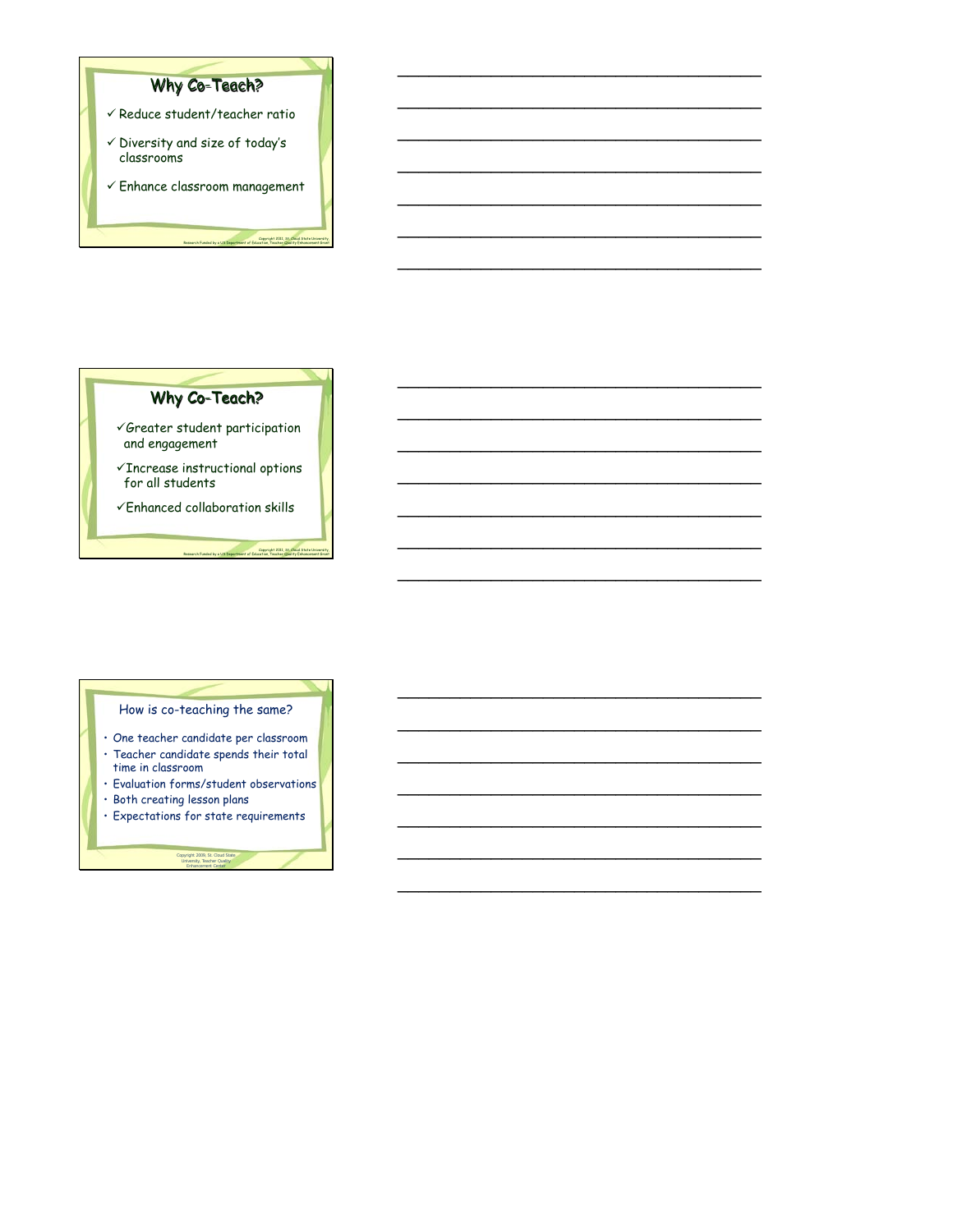







\_\_\_\_\_\_\_\_\_\_\_\_\_\_\_\_\_\_\_\_\_\_\_\_\_\_\_\_\_\_\_\_\_\_\_

\_\_\_\_\_\_\_\_\_\_\_\_\_\_\_\_\_\_\_\_\_\_\_\_\_\_\_\_\_\_\_\_\_\_\_

\_\_\_\_\_\_\_\_\_\_\_\_\_\_\_\_\_\_\_\_\_\_\_\_\_\_\_\_\_\_\_\_\_\_\_

\_\_\_\_\_\_\_\_\_\_\_\_\_\_\_\_\_\_\_\_\_\_\_\_\_\_\_\_\_\_\_\_\_\_\_

\_\_\_\_\_\_\_\_\_\_\_\_\_\_\_\_\_\_\_\_\_\_\_\_\_\_\_\_\_\_\_\_\_\_\_

\_\_\_\_\_\_\_\_\_\_\_\_\_\_\_\_\_\_\_\_\_\_\_\_\_\_\_\_\_\_\_\_\_\_\_

\_\_\_\_\_\_\_\_\_\_\_\_\_\_\_\_\_\_\_\_\_\_\_\_\_\_\_\_\_\_\_\_\_\_\_

\_\_\_\_\_\_\_\_\_\_\_\_\_\_\_\_\_\_\_\_\_\_\_\_\_\_\_\_\_\_\_\_\_\_\_

\_\_\_\_\_\_\_\_\_\_\_\_\_\_\_\_\_\_\_\_\_\_\_\_\_\_\_\_\_\_\_\_\_\_\_

\_\_\_\_\_\_\_\_\_\_\_\_\_\_\_\_\_\_\_\_\_\_\_\_\_\_\_\_\_\_\_\_\_\_\_

\_\_\_\_\_\_\_\_\_\_\_\_\_\_\_\_\_\_\_\_\_\_\_\_\_\_\_\_\_\_\_\_\_\_\_

\_\_\_\_\_\_\_\_\_\_\_\_\_\_\_\_\_\_\_\_\_\_\_\_\_\_\_\_\_\_\_\_\_\_\_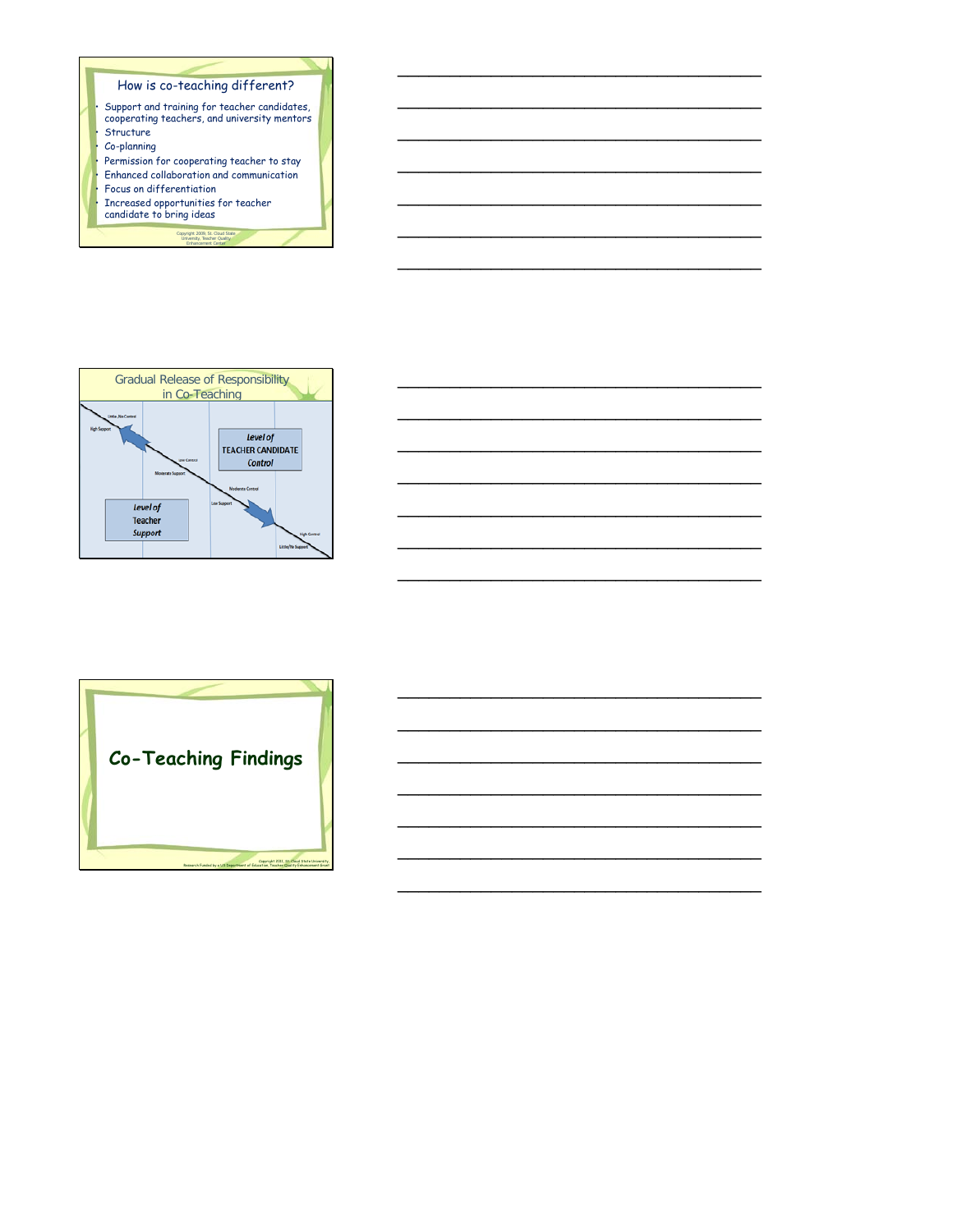



|                                                                                                      | <b>Cumulative Data</b> | <b>Reading Proficiency</b> |                                 |              |  |  |
|------------------------------------------------------------------------------------------------------|------------------------|----------------------------|---------------------------------|--------------|--|--|
| Minnesota Comprehensive Assessment<br>Compares Co-Taught and Not Co-Taught student teaching settings |                        |                            |                                 |              |  |  |
| <b>MCA Reading</b><br>Proficiency                                                                    | Co-Taught              | One<br>Licensed<br>Teacher | Non<br>Co-Teaching<br>Candidate | p            |  |  |
| <b>OVFRALL</b>                                                                                       | 78.8%                  | 672%                       | 64.0%                           | 0.001        |  |  |
| (4 Year Cumulative)                                                                                  | NE1461                 | $N = 6403$                 | NE572                           |              |  |  |
| Free/Reduced                                                                                         | 65.0%                  | 53.1%                      | 49.5%                           | $\cdot$ .001 |  |  |
| <b>Lunch Eligible</b>                                                                                | N:477                  | $N = 26.84$                | $N = 222$                       |              |  |  |
| <b>Special Education</b>                                                                             | 74.4%                  | 52.9%                      | 46.4%                           | $\cdot$ .001 |  |  |
| Eligible                                                                                             | N:433                  | N:1945                     | $N = 179$                       |              |  |  |
| <b>English Language</b>                                                                              | 447%                   | 30.7%                      | 25.8%                           | .069         |  |  |
| Learners                                                                                             | N:76                   | $N = 515$                  | $N = 31$                        |              |  |  |



\_\_\_\_\_\_\_\_\_\_\_\_\_\_\_\_\_\_\_\_\_\_\_\_\_\_\_\_\_\_\_\_\_\_\_

\_\_\_\_\_\_\_\_\_\_\_\_\_\_\_\_\_\_\_\_\_\_\_\_\_\_\_\_\_\_\_\_\_\_\_

\_\_\_\_\_\_\_\_\_\_\_\_\_\_\_\_\_\_\_\_\_\_\_\_\_\_\_\_\_\_\_\_\_\_\_

\_\_\_\_\_\_\_\_\_\_\_\_\_\_\_\_\_\_\_\_\_\_\_\_\_\_\_\_\_\_\_\_\_\_\_

\_\_\_\_\_\_\_\_\_\_\_\_\_\_\_\_\_\_\_\_\_\_\_\_\_\_\_\_\_\_\_\_\_\_\_

\_\_\_\_\_\_\_\_\_\_\_\_\_\_\_\_\_\_\_\_\_\_\_\_\_\_\_\_\_\_\_\_\_\_\_

\_\_\_\_\_\_\_\_\_\_\_\_\_\_\_\_\_\_\_\_\_\_\_\_\_\_\_\_\_\_\_\_\_\_\_

\_\_\_\_\_\_\_\_\_\_\_\_\_\_\_\_\_\_\_\_\_\_\_\_\_\_\_\_\_\_\_\_\_\_\_

\_\_\_\_\_\_\_\_\_\_\_\_\_\_\_\_\_\_\_\_\_\_\_\_\_\_\_\_\_\_\_\_\_\_\_

\_\_\_\_\_\_\_\_\_\_\_\_\_\_\_\_\_\_\_\_\_\_\_\_\_\_\_\_\_\_\_\_\_\_\_

\_\_\_\_\_\_\_\_\_\_\_\_\_\_\_\_\_\_\_\_\_\_\_\_\_\_\_\_\_\_\_\_\_\_\_

\_\_\_\_\_\_\_\_\_\_\_\_\_\_\_\_\_\_\_\_\_\_\_\_\_\_\_\_\_\_\_\_\_\_\_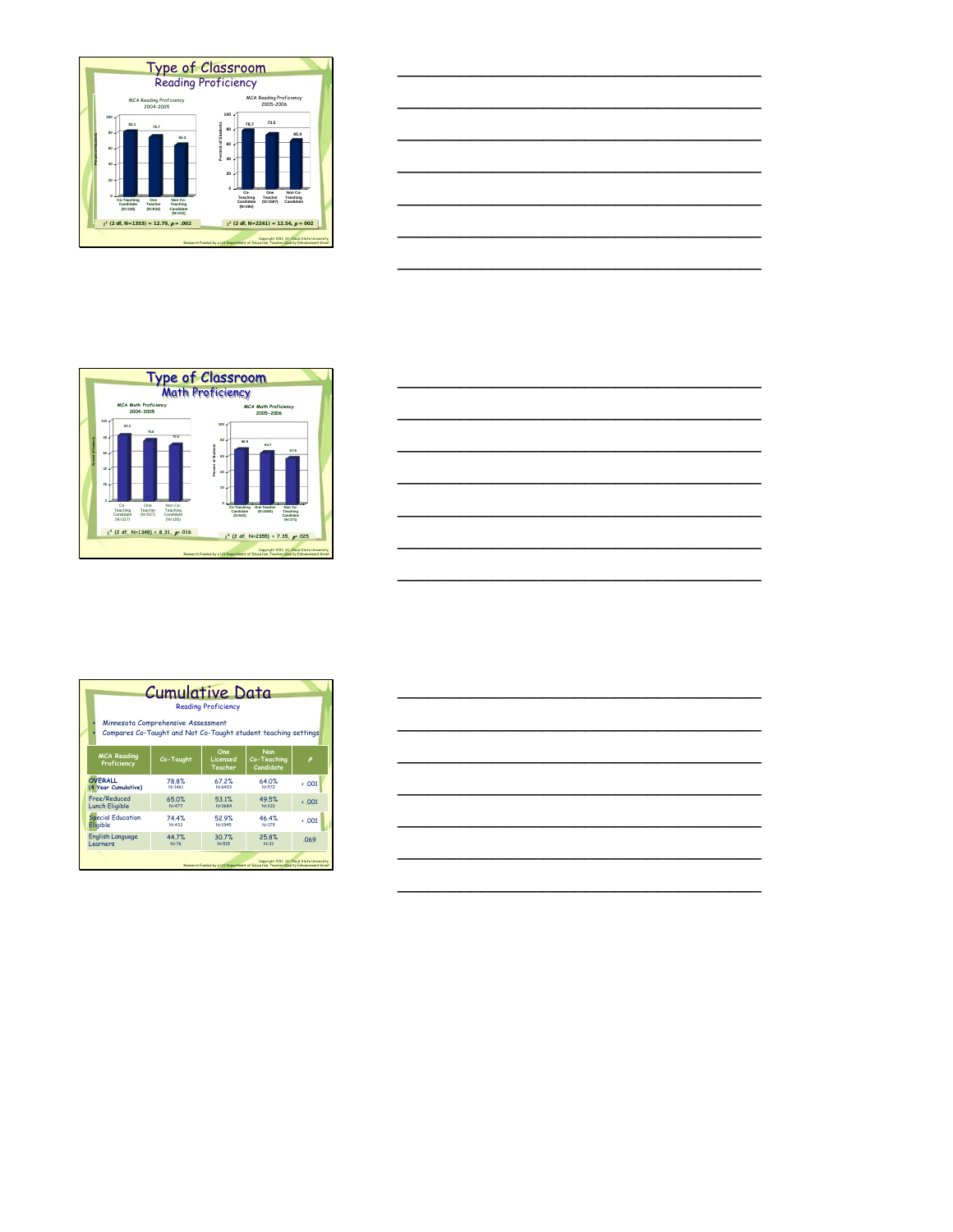| <b>Cumulative Data</b><br><b>Math Proficiency</b><br>Minnesota Comprehensive Assessment<br>Compares Co-Taught and Not Co-Taught student teaching settings |            |                                                                                     |                                             |                  |  |
|-----------------------------------------------------------------------------------------------------------------------------------------------------------|------------|-------------------------------------------------------------------------------------|---------------------------------------------|------------------|--|
| <b>MCA Math</b><br>Proficiency                                                                                                                            | Co-Taught  | <b>One Licensed</b><br>Teacher                                                      | <b>Non</b><br>Co-Teaching<br>Candidate      | p                |  |
| <b>OVFRALL</b>                                                                                                                                            | 729%       | 637%                                                                                | 63.0%                                       | $\leftarrow$ 001 |  |
| (4 Year Cumulative)                                                                                                                                       | $N = 1519$ | <b>NE6467</b>                                                                       | N:597                                       |                  |  |
| Free/Reduced Lunch                                                                                                                                        | 542%       | 47.3%                                                                               | 457%                                        | .032             |  |
| Eligible                                                                                                                                                  | $N = 512$  | $N = 2778$                                                                          | $N = 232$                                   |                  |  |
| <b>Special Education</b>                                                                                                                                  | 72.0%      | 547%                                                                                | 48.9%                                       | $\cdot$ .001     |  |
| Eligible                                                                                                                                                  | $N = 472$  | N=1906                                                                              | $N = 180$                                   |                  |  |
| <b>English Language</b>                                                                                                                                   | 30.5%      | 28.8%                                                                               | 26.8%                                       | 656              |  |
| Learners                                                                                                                                                  | $N = 118$  | $N = 671$                                                                           | $N = 41$                                    |                  |  |
|                                                                                                                                                           |            | Research Funded by a U.S Department of Education, Teacher Quality Enhancement Grant | Copyright 2011, St. Cloud State University. |                  |  |

\_\_\_\_\_\_\_\_\_\_\_\_\_\_\_\_\_\_\_\_\_\_\_\_\_\_\_\_\_\_\_\_\_\_\_

\_\_\_\_\_\_\_\_\_\_\_\_\_\_\_\_\_\_\_\_\_\_\_\_\_\_\_\_\_\_\_\_\_\_\_

\_\_\_\_\_\_\_\_\_\_\_\_\_\_\_\_\_\_\_\_\_\_\_\_\_\_\_\_\_\_\_\_\_\_\_

\_\_\_\_\_\_\_\_\_\_\_\_\_\_\_\_\_\_\_\_\_\_\_\_\_\_\_\_\_\_\_\_\_\_\_

\_\_\_\_\_\_\_\_\_\_\_\_\_\_\_\_\_\_\_\_\_\_\_\_\_\_\_\_\_\_\_\_\_\_\_

\_\_\_\_\_\_\_\_\_\_\_\_\_\_\_\_\_\_\_\_\_\_\_\_\_\_\_\_\_\_\_\_\_\_\_

\_\_\_\_\_\_\_\_\_\_\_\_\_\_\_\_\_\_\_\_\_\_\_\_\_\_\_\_\_\_\_\_\_\_\_

\_\_\_\_\_\_\_\_\_\_\_\_\_\_\_\_\_\_\_\_\_\_\_\_\_\_\_\_\_\_\_\_\_\_\_

\_\_\_\_\_\_\_\_\_\_\_\_\_\_\_\_\_\_\_\_\_\_\_\_\_\_\_\_\_\_\_\_\_\_\_

\_\_\_\_\_\_\_\_\_\_\_\_\_\_\_\_\_\_\_\_\_\_\_\_\_\_\_\_\_\_\_\_\_\_\_

\_\_\_\_\_\_\_\_\_\_\_\_\_\_\_\_\_\_\_\_\_\_\_\_\_\_\_\_\_\_\_\_\_\_\_

\_\_\_\_\_\_\_\_\_\_\_\_\_\_\_\_\_\_\_\_\_\_\_\_\_\_\_\_\_\_\_\_\_\_\_

\_\_\_\_\_\_\_\_\_\_\_\_\_\_\_\_\_\_\_\_\_\_\_\_\_\_\_\_\_\_\_\_\_\_\_

\_\_\_\_\_\_\_\_\_\_\_\_\_\_\_\_\_\_\_\_\_\_\_\_\_\_\_\_\_\_\_\_\_\_\_

\_\_\_\_\_\_\_\_\_\_\_\_\_\_\_\_\_\_\_\_\_\_\_\_\_\_\_\_\_\_\_\_\_\_\_

\_\_\_\_\_\_\_\_\_\_\_\_\_\_\_\_\_\_\_\_\_\_\_\_\_\_\_\_\_\_\_\_\_\_\_

\_\_\_\_\_\_\_\_\_\_\_\_\_\_\_\_\_\_\_\_\_\_\_\_\_\_\_\_\_\_\_\_\_\_\_

\_\_\_\_\_\_\_\_\_\_\_\_\_\_\_\_\_\_\_\_\_\_\_\_\_\_\_\_\_\_\_\_\_\_\_

\_\_\_\_\_\_\_\_\_\_\_\_\_\_\_\_\_\_\_\_\_\_\_\_\_\_\_\_\_\_\_\_\_\_\_



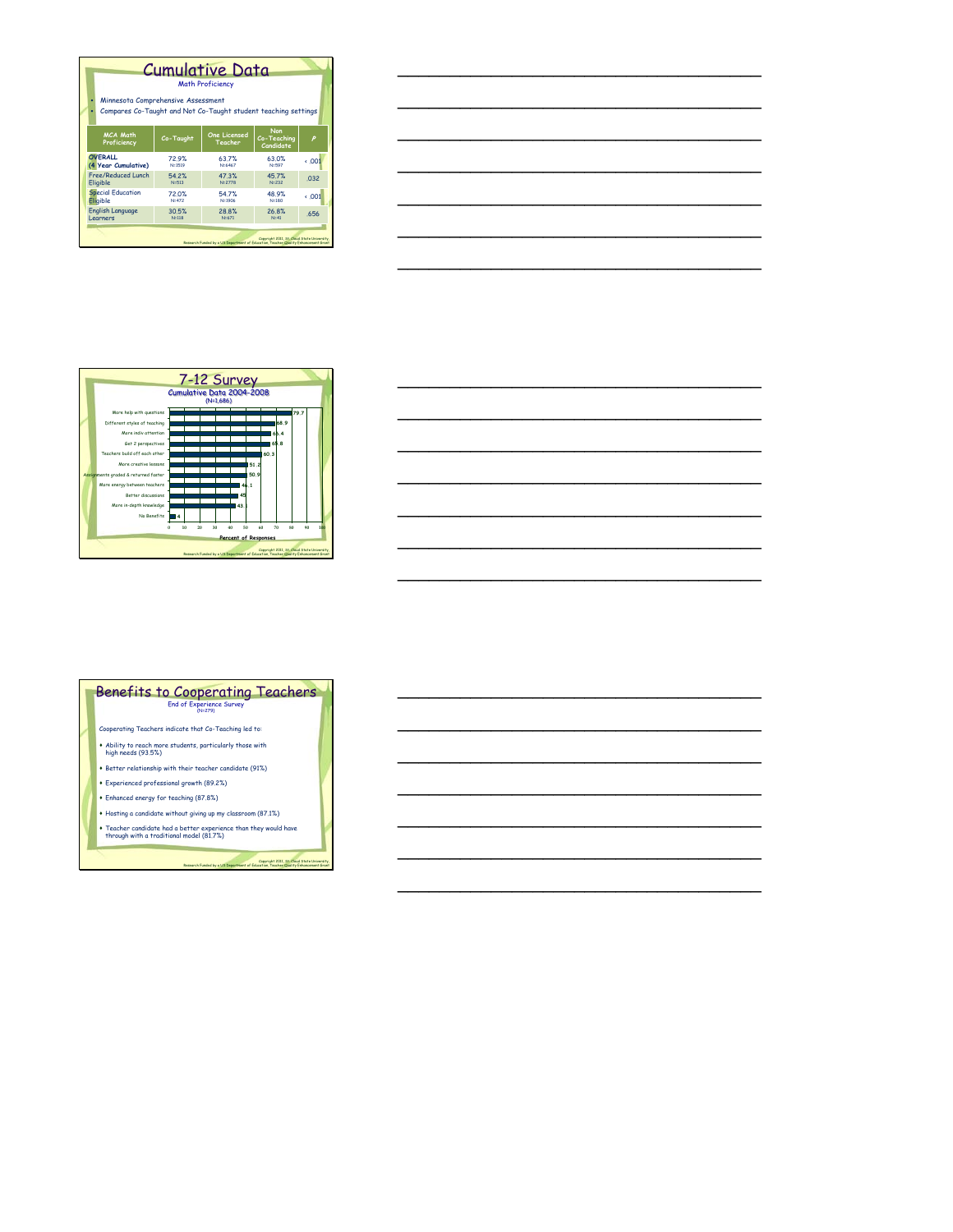

\_\_\_\_\_\_\_\_\_\_\_\_\_\_\_\_\_\_\_\_\_\_\_\_\_\_\_\_\_\_\_\_\_\_\_

\_\_\_\_\_\_\_\_\_\_\_\_\_\_\_\_\_\_\_\_\_\_\_\_\_\_\_\_\_\_\_\_\_\_\_

\_\_\_\_\_\_\_\_\_\_\_\_\_\_\_\_\_\_\_\_\_\_\_\_\_\_\_\_\_\_\_\_\_\_\_

\_\_\_\_\_\_\_\_\_\_\_\_\_\_\_\_\_\_\_\_\_\_\_\_\_\_\_\_\_\_\_\_\_\_\_

\_\_\_\_\_\_\_\_\_\_\_\_\_\_\_\_\_\_\_\_\_\_\_\_\_\_\_\_\_\_\_\_\_\_\_

\_\_\_\_\_\_\_\_\_\_\_\_\_\_\_\_\_\_\_\_\_\_\_\_\_\_\_\_\_\_\_\_\_\_\_

\_\_\_\_\_\_\_\_\_\_\_\_\_\_\_\_\_\_\_\_\_\_\_\_\_\_\_\_\_\_\_\_\_\_\_

\_\_\_\_\_\_\_\_\_\_\_\_\_\_\_\_\_\_\_\_\_\_\_\_\_\_\_\_\_\_\_\_\_\_\_

\_\_\_\_\_\_\_\_\_\_\_\_\_\_\_\_\_\_\_\_\_\_\_\_\_\_\_\_\_\_\_\_\_\_\_

\_\_\_\_\_\_\_\_\_\_\_\_\_\_\_\_\_\_\_\_\_\_\_\_\_\_\_\_\_\_\_\_\_\_\_

\_\_\_\_\_\_\_\_\_\_\_\_\_\_\_\_\_\_\_\_\_\_\_\_\_\_\_\_\_\_\_\_\_\_\_

\_\_\_\_\_\_\_\_\_\_\_\_\_\_\_\_\_\_\_\_\_\_\_\_\_\_\_\_\_\_\_\_\_\_\_



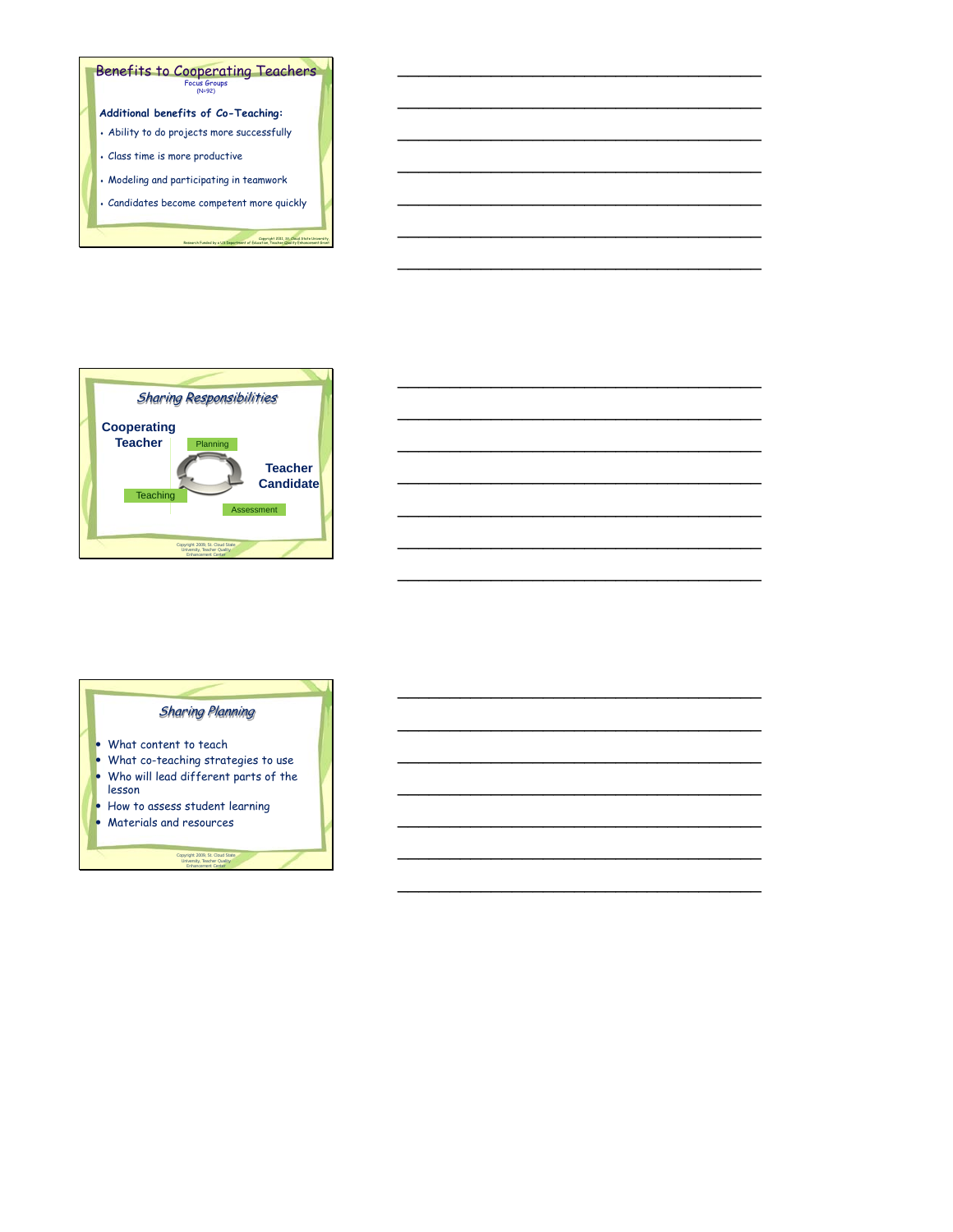







\_\_\_\_\_\_\_\_\_\_\_\_\_\_\_\_\_\_\_\_\_\_\_\_\_\_\_\_\_\_\_\_\_\_\_

\_\_\_\_\_\_\_\_\_\_\_\_\_\_\_\_\_\_\_\_\_\_\_\_\_\_\_\_\_\_\_\_\_\_\_

\_\_\_\_\_\_\_\_\_\_\_\_\_\_\_\_\_\_\_\_\_\_\_\_\_\_\_\_\_\_\_\_\_\_\_

\_\_\_\_\_\_\_\_\_\_\_\_\_\_\_\_\_\_\_\_\_\_\_\_\_\_\_\_\_\_\_\_\_\_\_

\_\_\_\_\_\_\_\_\_\_\_\_\_\_\_\_\_\_\_\_\_\_\_\_\_\_\_\_\_\_\_\_\_\_\_

\_\_\_\_\_\_\_\_\_\_\_\_\_\_\_\_\_\_\_\_\_\_\_\_\_\_\_\_\_\_\_\_\_\_\_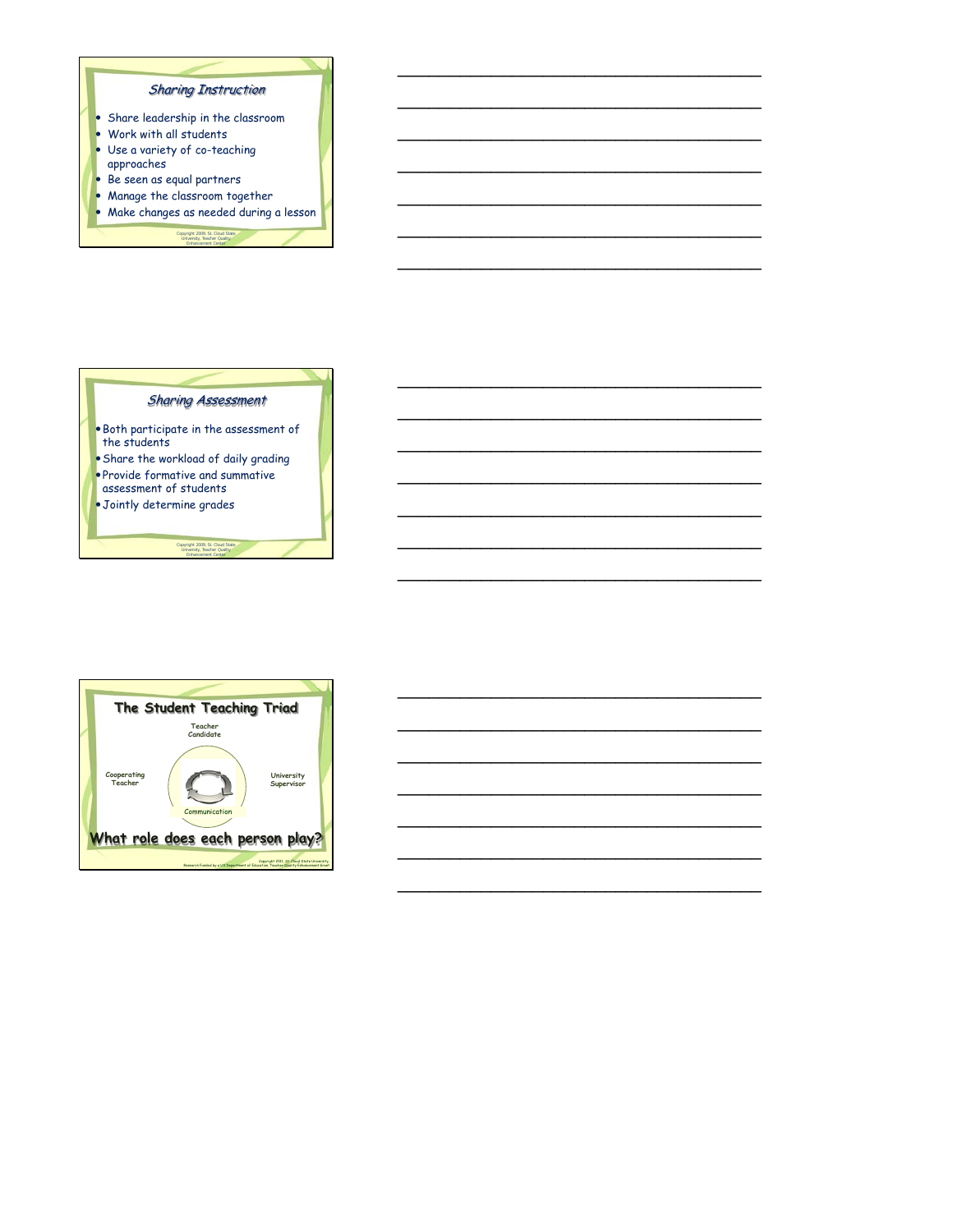

\_\_\_\_\_\_\_\_\_\_\_\_\_\_\_\_\_\_\_\_\_\_\_\_\_\_\_\_\_\_\_\_\_\_\_

\_\_\_\_\_\_\_\_\_\_\_\_\_\_\_\_\_\_\_\_\_\_\_\_\_\_\_\_\_\_\_\_\_\_\_

\_\_\_\_\_\_\_\_\_\_\_\_\_\_\_\_\_\_\_\_\_\_\_\_\_\_\_\_\_\_\_\_\_\_\_

\_\_\_\_\_\_\_\_\_\_\_\_\_\_\_\_\_\_\_\_\_\_\_\_\_\_\_\_\_\_\_\_\_\_\_

\_\_\_\_\_\_\_\_\_\_\_\_\_\_\_\_\_\_\_\_\_\_\_\_\_\_\_\_\_\_\_\_\_\_\_

\_\_\_\_\_\_\_\_\_\_\_\_\_\_\_\_\_\_\_\_\_\_\_\_\_\_\_\_\_\_\_\_\_\_\_

\_\_\_\_\_\_\_\_\_\_\_\_\_\_\_\_\_\_\_\_\_\_\_\_\_\_\_\_\_\_\_\_\_\_\_

\_\_\_\_\_\_\_\_\_\_\_\_\_\_\_\_\_\_\_\_\_\_\_\_\_\_\_\_\_\_\_\_\_\_\_

\_\_\_\_\_\_\_\_\_\_\_\_\_\_\_\_\_\_\_\_\_\_\_\_\_\_\_\_\_\_\_\_\_\_\_

\_\_\_\_\_\_\_\_\_\_\_\_\_\_\_\_\_\_\_\_\_\_\_\_\_\_\_\_\_\_\_\_\_\_\_

\_\_\_\_\_\_\_\_\_\_\_\_\_\_\_\_\_\_\_\_\_\_\_\_\_\_\_\_\_\_\_\_\_\_\_

\_\_\_\_\_\_\_\_\_\_\_\_\_\_\_\_\_\_\_\_\_\_\_\_\_\_\_\_\_\_\_\_\_\_\_

\_\_\_\_\_\_\_\_\_\_\_\_\_\_\_\_\_\_\_\_\_\_\_\_\_\_\_\_\_\_\_\_\_\_\_

\_\_\_\_\_\_\_\_\_\_\_\_\_\_\_\_\_\_\_\_\_\_\_\_\_\_\_\_\_\_\_\_\_\_\_

\_\_\_\_\_\_\_\_\_\_\_\_\_\_\_\_\_\_\_\_\_\_\_\_\_\_\_\_\_\_\_\_\_\_\_

\_\_\_\_\_\_\_\_\_\_\_\_\_\_\_\_\_\_\_\_\_\_\_\_\_\_\_\_\_\_\_\_\_\_\_

\_\_\_\_\_\_\_\_\_\_\_\_\_\_\_\_\_\_\_\_\_\_\_\_\_\_\_\_\_\_\_\_\_\_\_

\_\_\_\_\_\_\_\_\_\_\_\_\_\_\_\_\_\_\_\_\_\_\_\_\_\_\_\_\_\_\_\_\_\_\_

\_\_\_\_\_\_\_\_\_\_\_\_\_\_\_\_\_\_\_\_\_\_\_\_\_\_\_\_\_\_\_\_\_\_\_



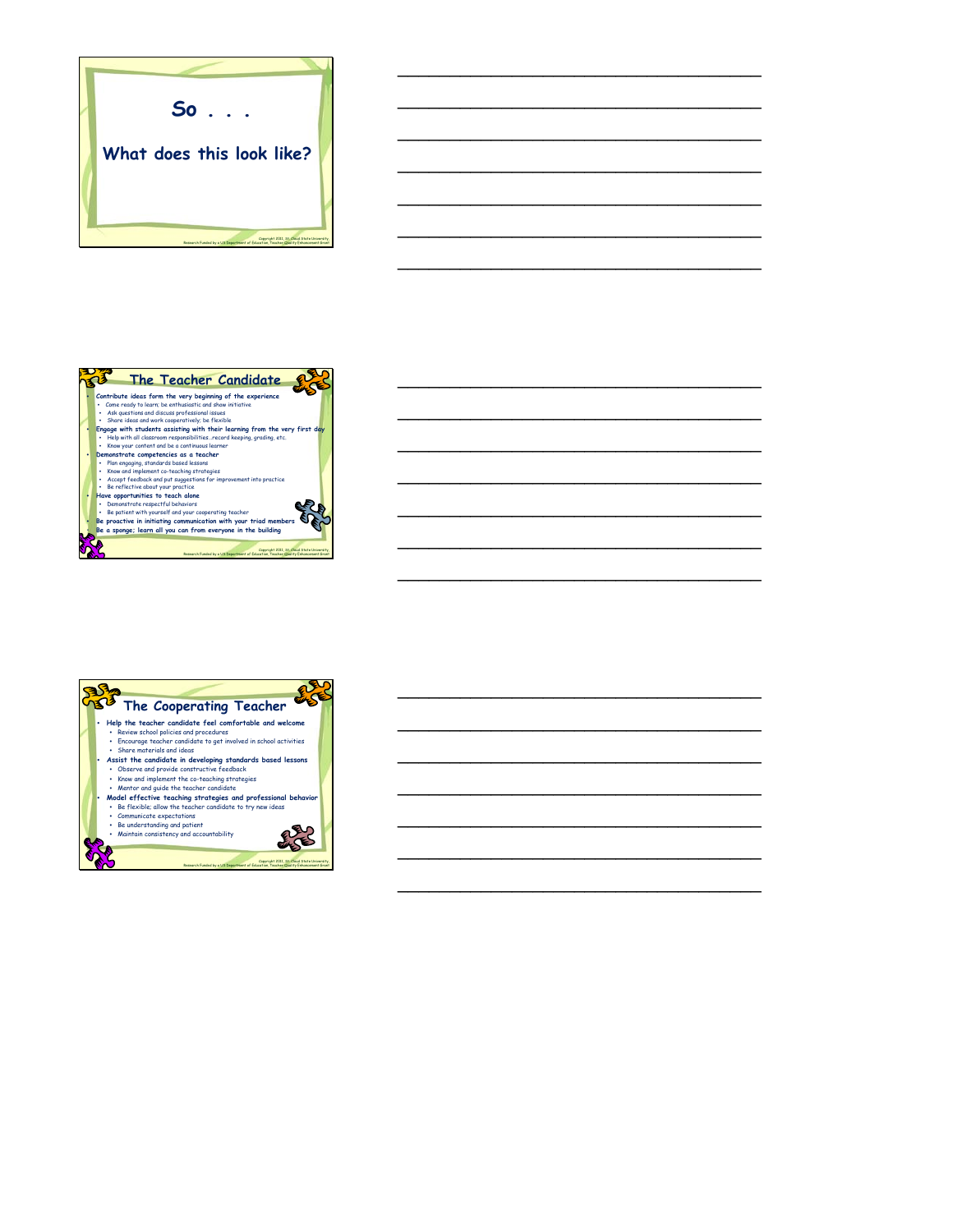







\_\_\_\_\_\_\_\_\_\_\_\_\_\_\_\_\_\_\_\_\_\_\_\_\_\_\_\_\_\_\_\_\_\_\_

\_\_\_\_\_\_\_\_\_\_\_\_\_\_\_\_\_\_\_\_\_\_\_\_\_\_\_\_\_\_\_\_\_\_\_

\_\_\_\_\_\_\_\_\_\_\_\_\_\_\_\_\_\_\_\_\_\_\_\_\_\_\_\_\_\_\_\_\_\_\_

\_\_\_\_\_\_\_\_\_\_\_\_\_\_\_\_\_\_\_\_\_\_\_\_\_\_\_\_\_\_\_\_\_\_\_

\_\_\_\_\_\_\_\_\_\_\_\_\_\_\_\_\_\_\_\_\_\_\_\_\_\_\_\_\_\_\_\_\_\_\_

\_\_\_\_\_\_\_\_\_\_\_\_\_\_\_\_\_\_\_\_\_\_\_\_\_\_\_\_\_\_\_\_\_\_\_

\_\_\_\_\_\_\_\_\_\_\_\_\_\_\_\_\_\_\_\_\_\_\_\_\_\_\_\_\_\_\_\_\_\_\_

\_\_\_\_\_\_\_\_\_\_\_\_\_\_\_\_\_\_\_\_\_\_\_\_\_\_\_\_\_\_\_\_\_\_\_

\_\_\_\_\_\_\_\_\_\_\_\_\_\_\_\_\_\_\_\_\_\_\_\_\_\_\_\_\_\_\_\_\_\_\_

\_\_\_\_\_\_\_\_\_\_\_\_\_\_\_\_\_\_\_\_\_\_\_\_\_\_\_\_\_\_\_\_\_\_\_

\_\_\_\_\_\_\_\_\_\_\_\_\_\_\_\_\_\_\_\_\_\_\_\_\_\_\_\_\_\_\_\_\_\_\_

\_\_\_\_\_\_\_\_\_\_\_\_\_\_\_\_\_\_\_\_\_\_\_\_\_\_\_\_\_\_\_\_\_\_\_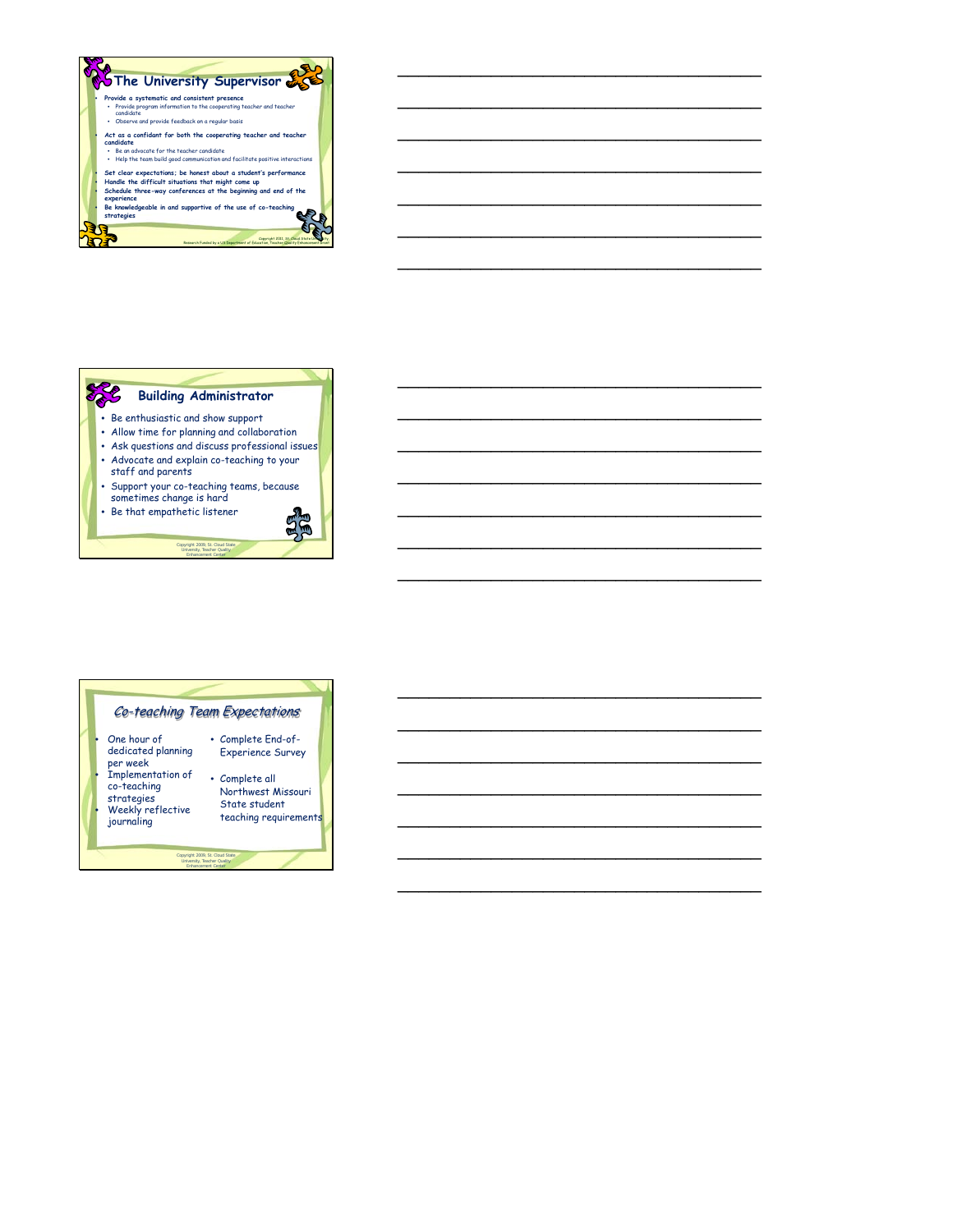

\_\_\_\_\_\_\_\_\_\_\_\_\_\_\_\_\_\_\_\_\_\_\_\_\_\_\_\_\_\_\_\_\_\_\_

\_\_\_\_\_\_\_\_\_\_\_\_\_\_\_\_\_\_\_\_\_\_\_\_\_\_\_\_\_\_\_\_\_\_\_

\_\_\_\_\_\_\_\_\_\_\_\_\_\_\_\_\_\_\_\_\_\_\_\_\_\_\_\_\_\_\_\_\_\_\_

\_\_\_\_\_\_\_\_\_\_\_\_\_\_\_\_\_\_\_\_\_\_\_\_\_\_\_\_\_\_\_\_\_\_\_

\_\_\_\_\_\_\_\_\_\_\_\_\_\_\_\_\_\_\_\_\_\_\_\_\_\_\_\_\_\_\_\_\_\_\_

\_\_\_\_\_\_\_\_\_\_\_\_\_\_\_\_\_\_\_\_\_\_\_\_\_\_\_\_\_\_\_\_\_\_\_

\_\_\_\_\_\_\_\_\_\_\_\_\_\_\_\_\_\_\_\_\_\_\_\_\_\_\_\_\_\_\_\_\_\_\_

\_\_\_\_\_\_\_\_\_\_\_\_\_\_\_\_\_\_\_\_\_\_\_\_\_\_\_\_\_\_\_\_\_\_\_

\_\_\_\_\_\_\_\_\_\_\_\_\_\_\_\_\_\_\_\_\_\_\_\_\_\_\_\_\_\_\_\_\_\_\_

\_\_\_\_\_\_\_\_\_\_\_\_\_\_\_\_\_\_\_\_\_\_\_\_\_\_\_\_\_\_\_\_\_\_\_

\_\_\_\_\_\_\_\_\_\_\_\_\_\_\_\_\_\_\_\_\_\_\_\_\_\_\_\_\_\_\_\_\_\_\_

\_\_\_\_\_\_\_\_\_\_\_\_\_\_\_\_\_\_\_\_\_\_\_\_\_\_\_\_\_\_\_\_\_\_\_

\_\_\_\_\_\_\_\_\_\_\_\_\_\_\_\_\_\_\_\_\_\_\_\_\_\_\_\_\_\_\_\_\_\_\_



| One Teach, One Assist                                                                                                                                         |  |
|---------------------------------------------------------------------------------------------------------------------------------------------------------------|--|
| One teacher has primary instructional<br>responsibility while the other assists<br>students' with their work, monitors<br>behaviors, or corrects assignments. |  |
| Copyright 2011, St. Cloud State University<br>Research Funded by a U.S. Department of Education, Teacher Quality Enhancement Grant                            |  |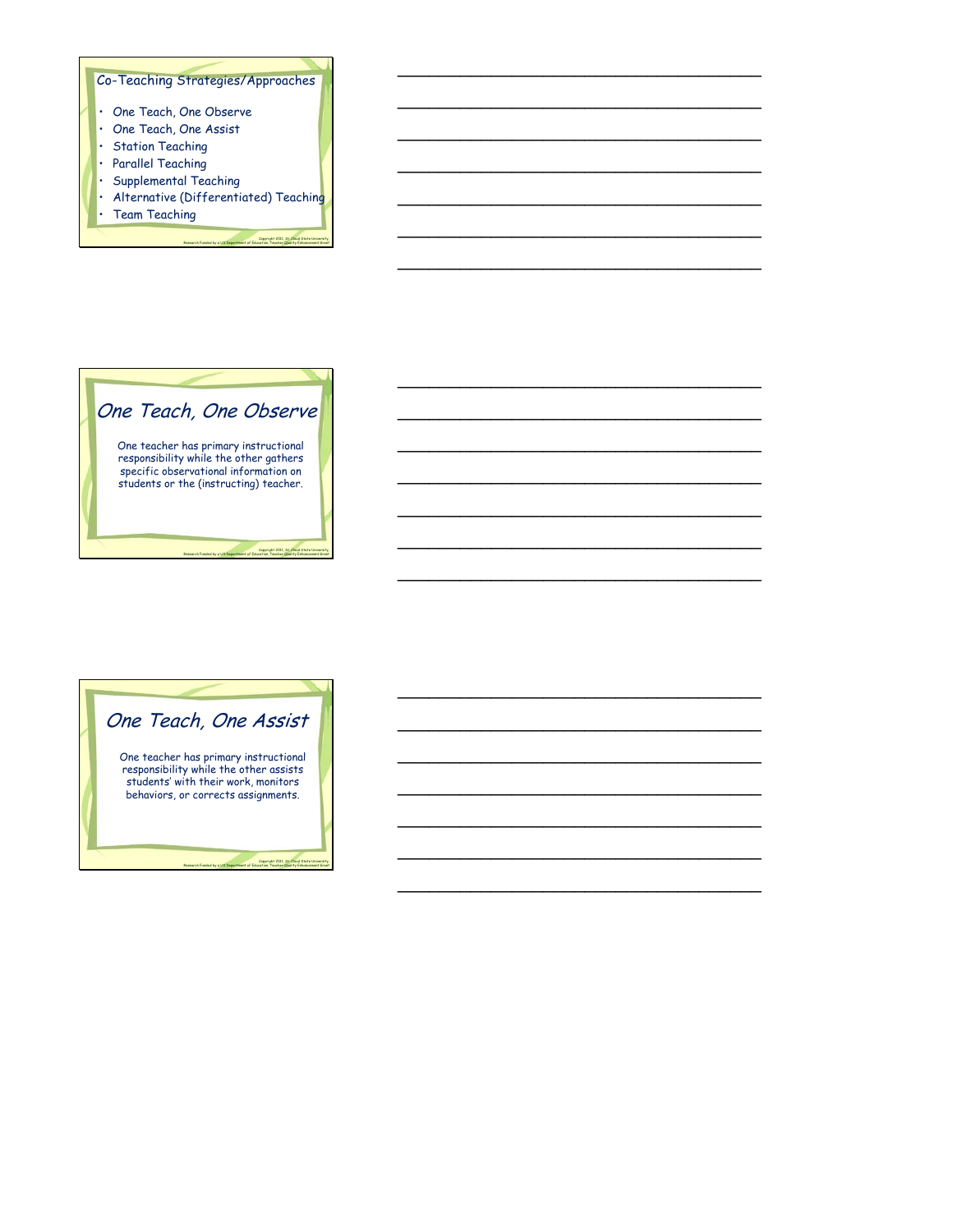

\_\_\_\_\_\_\_\_\_\_\_\_\_\_\_\_\_\_\_\_\_\_\_\_\_\_\_\_\_\_\_\_\_\_\_

\_\_\_\_\_\_\_\_\_\_\_\_\_\_\_\_\_\_\_\_\_\_\_\_\_\_\_\_\_\_\_\_\_\_\_

\_\_\_\_\_\_\_\_\_\_\_\_\_\_\_\_\_\_\_\_\_\_\_\_\_\_\_\_\_\_\_\_\_\_\_

\_\_\_\_\_\_\_\_\_\_\_\_\_\_\_\_\_\_\_\_\_\_\_\_\_\_\_\_\_\_\_\_\_\_\_

\_\_\_\_\_\_\_\_\_\_\_\_\_\_\_\_\_\_\_\_\_\_\_\_\_\_\_\_\_\_\_\_\_\_\_

\_\_\_\_\_\_\_\_\_\_\_\_\_\_\_\_\_\_\_\_\_\_\_\_\_\_\_\_\_\_\_\_\_\_\_

\_\_\_\_\_\_\_\_\_\_\_\_\_\_\_\_\_\_\_\_\_\_\_\_\_\_\_\_\_\_\_\_\_\_\_

\_\_\_\_\_\_\_\_\_\_\_\_\_\_\_\_\_\_\_\_\_\_\_\_\_\_\_\_\_\_\_\_\_\_\_

\_\_\_\_\_\_\_\_\_\_\_\_\_\_\_\_\_\_\_\_\_\_\_\_\_\_\_\_\_\_\_\_\_\_\_

\_\_\_\_\_\_\_\_\_\_\_\_\_\_\_\_\_\_\_\_\_\_\_\_\_\_\_\_\_\_\_\_\_\_\_

\_\_\_\_\_\_\_\_\_\_\_\_\_\_\_\_\_\_\_\_\_\_\_\_\_\_\_\_\_\_\_\_\_\_\_

\_\_\_\_\_\_\_\_\_\_\_\_\_\_\_\_\_\_\_\_\_\_\_\_\_\_\_\_\_\_\_\_\_\_\_

\_\_\_\_\_\_\_\_\_\_\_\_\_\_\_\_\_\_\_\_\_\_\_\_\_\_\_\_\_\_\_\_\_\_\_

\_\_\_\_\_\_\_\_\_\_\_\_\_\_\_\_\_\_\_\_\_\_\_\_\_\_\_\_\_\_\_\_\_\_\_

\_\_\_\_\_\_\_\_\_\_\_\_\_\_\_\_\_\_\_\_\_\_\_\_\_\_\_\_\_\_\_\_\_\_\_

\_\_\_\_\_\_\_\_\_\_\_\_\_\_\_\_\_\_\_\_\_\_\_\_\_\_\_\_\_\_\_\_\_\_\_

\_\_\_\_\_\_\_\_\_\_\_\_\_\_\_\_\_\_\_\_\_\_\_\_\_\_\_\_\_\_\_\_\_\_\_

\_\_\_\_\_\_\_\_\_\_\_\_\_\_\_\_\_\_\_\_\_\_\_\_\_\_\_\_\_\_\_\_\_\_\_

\_\_\_\_\_\_\_\_\_\_\_\_\_\_\_\_\_\_\_\_\_\_\_\_\_\_\_\_\_\_\_\_\_\_\_

\_\_\_\_\_\_\_\_\_\_\_\_\_\_\_\_\_\_\_\_\_\_\_\_\_\_\_\_\_\_\_\_\_\_\_





Research Funded by a US Department of Education, Teacher Quality Enhancement Grant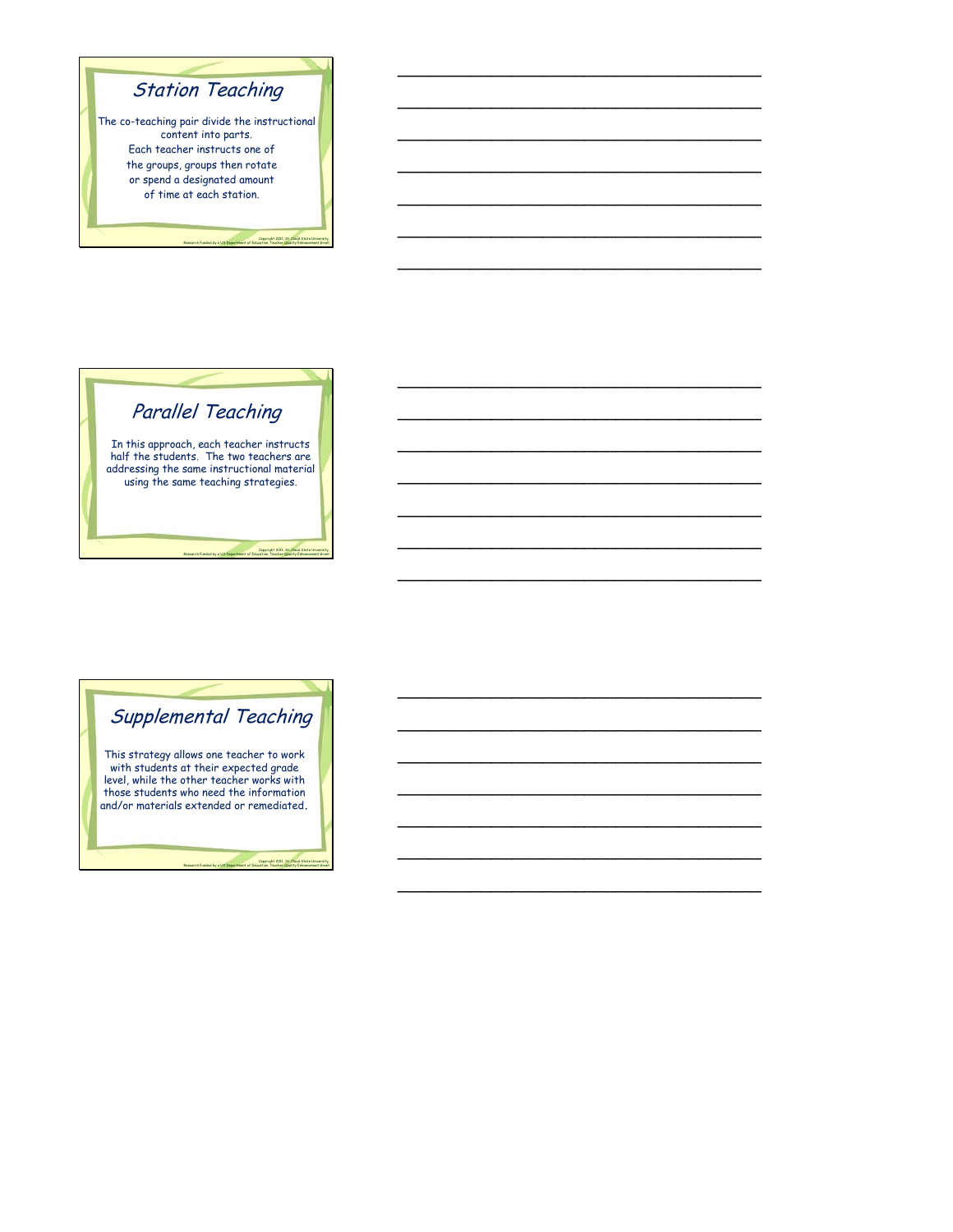

\_\_\_\_\_\_\_\_\_\_\_\_\_\_\_\_\_\_\_\_\_\_\_\_\_\_\_\_\_\_\_\_\_\_\_

\_\_\_\_\_\_\_\_\_\_\_\_\_\_\_\_\_\_\_\_\_\_\_\_\_\_\_\_\_\_\_\_\_\_\_

\_\_\_\_\_\_\_\_\_\_\_\_\_\_\_\_\_\_\_\_\_\_\_\_\_\_\_\_\_\_\_\_\_\_\_

\_\_\_\_\_\_\_\_\_\_\_\_\_\_\_\_\_\_\_\_\_\_\_\_\_\_\_\_\_\_\_\_\_\_\_

\_\_\_\_\_\_\_\_\_\_\_\_\_\_\_\_\_\_\_\_\_\_\_\_\_\_\_\_\_\_\_\_\_\_\_

\_\_\_\_\_\_\_\_\_\_\_\_\_\_\_\_\_\_\_\_\_\_\_\_\_\_\_\_\_\_\_\_\_\_\_

\_\_\_\_\_\_\_\_\_\_\_\_\_\_\_\_\_\_\_\_\_\_\_\_\_\_\_\_\_\_\_\_\_\_\_

\_\_\_\_\_\_\_\_\_\_\_\_\_\_\_\_\_\_\_\_\_\_\_\_\_\_\_\_\_\_\_\_\_\_\_

\_\_\_\_\_\_\_\_\_\_\_\_\_\_\_\_\_\_\_\_\_\_\_\_\_\_\_\_\_\_\_\_\_\_\_

\_\_\_\_\_\_\_\_\_\_\_\_\_\_\_\_\_\_\_\_\_\_\_\_\_\_\_\_\_\_\_\_\_\_\_

\_\_\_\_\_\_\_\_\_\_\_\_\_\_\_\_\_\_\_\_\_\_\_\_\_\_\_\_\_\_\_\_\_\_\_

\_\_\_\_\_\_\_\_\_\_\_\_\_\_\_\_\_\_\_\_\_\_\_\_\_\_\_\_\_\_\_\_\_\_\_

\_\_\_\_\_\_\_\_\_\_\_\_\_\_\_\_\_\_\_\_\_\_\_\_\_\_\_\_\_\_\_\_\_\_\_

\_\_\_\_\_\_\_\_\_\_\_\_\_\_\_\_\_\_\_\_\_\_\_\_\_\_\_\_\_\_\_\_\_\_\_

\_\_\_\_\_\_\_\_\_\_\_\_\_\_\_\_\_\_\_\_\_\_\_\_\_\_\_\_\_\_\_\_\_\_\_

\_\_\_\_\_\_\_\_\_\_\_\_\_\_\_\_\_\_\_\_\_\_\_\_\_\_\_\_\_\_\_\_\_\_\_

\_\_\_\_\_\_\_\_\_\_\_\_\_\_\_\_\_\_\_\_\_\_\_\_\_\_\_\_\_\_\_\_\_\_\_

\_\_\_\_\_\_\_\_\_\_\_\_\_\_\_\_\_\_\_\_\_\_\_\_\_\_\_\_\_\_\_\_\_\_\_

\_\_\_\_\_\_\_\_\_\_\_\_\_\_\_\_\_\_\_\_\_\_\_\_\_\_\_\_\_\_\_\_\_\_\_

\_\_\_\_\_\_\_\_\_\_\_\_\_\_\_\_\_\_\_\_\_\_\_\_\_\_\_\_\_\_\_\_\_\_\_

# Team Teaching

Well planned, team taught lessons, exhibit an invisible flow of instruction with no prescribed division of authority. Both teachers are actively involved in the lesson. From a student's perspective, there is no clearly defined leader, as both teachers share the instruction, are free to interject information, and available to assist students and answer questions.

Copyright 2011, St. Cloud State University, Research Funded by a US Department of Education, Teacher Quality Enhancement Grant